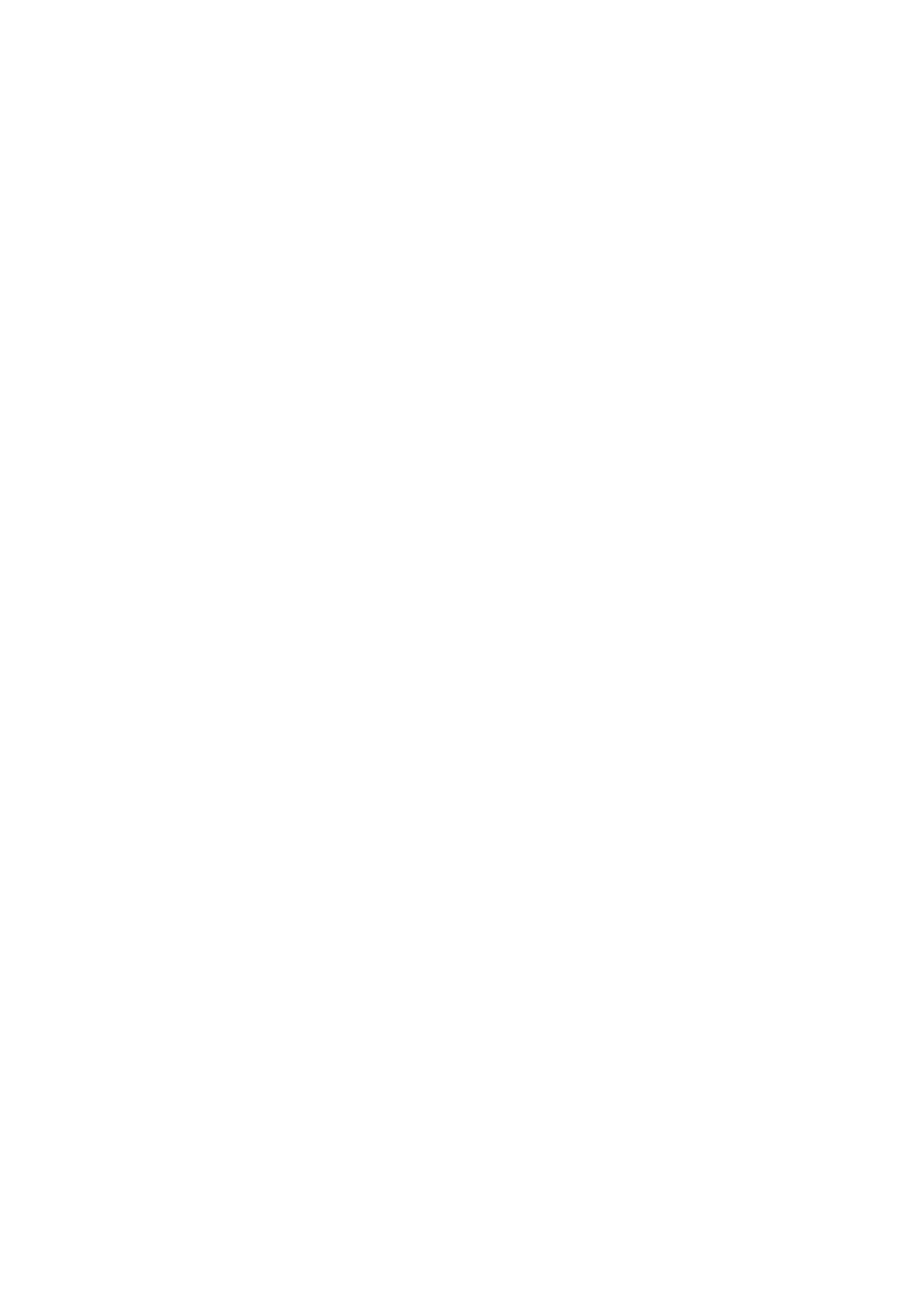# About you

#### **1.1 Are you?** *(Tick one only)*

- 01 O Male
- 02 Female

**1.2 In what year were you born?**

#### **1.3 What is your marital status?** *(Tick one only)*

- $01$  Single
- $02$  Married / Civil partnership
- $03$  Cohabiting (includes same sex couples)
- $04$  Separated (includes same sex couples)
- 05<sup>O</sup> Divorced
- 06<sup>O</sup> Widowed

**1.4 Where were you born?** *(Tick one only)*

- 01 Jersey
- $102$  Elsewhere in the British Isles\* or the Republic of Ireland
- 03 O Portugal or Madeira
- $04$  Poland
- 05 O Other European country, *specify country:* **\_\_\_\_\_\_\_\_\_\_\_\_\_\_\_\_\_\_\_\_\_**
- 06 Elsewhere, *specify country:* **\_\_\_\_\_\_\_\_\_\_\_\_**

*\* includes: England, Wales, Scotland, Northern Ireland, other Channel Islands, Isle of Man.*

**1.5 When did your present period of continuous residence in Jersey begin?** *(Ignore periods of absence on holiday and absences during the Occupation years)*

 $\overline{O}$  At birth or In (year):

**1.6 Which cultural and ethnic group do you consider you belong to?** *(Tick one only)*

| White:<br><sup>11</sup> O Jersey                                                                                                    | $12$ British              | $13\bigcirc$ Irish $14\bigcirc$ Polish | <sup>15</sup> $\bigcirc$ Portuguese / Madeiran |
|-------------------------------------------------------------------------------------------------------------------------------------|---------------------------|----------------------------------------|------------------------------------------------|
| Asian:<br><sup>21</sup> O Bangladeshi <sup>22</sup> O Chinese <sup>23</sup> O Indian <sup>24</sup> O Pakistani <sup>25</sup> O Thai |                           |                                        |                                                |
| Black:<br>31 O African                                                                                                              | <sup>32</sup> O Caribbean |                                        |                                                |
| Other, or mixed:<br>$41O$ Please specify:                                                                                           |                           |                                        |                                                |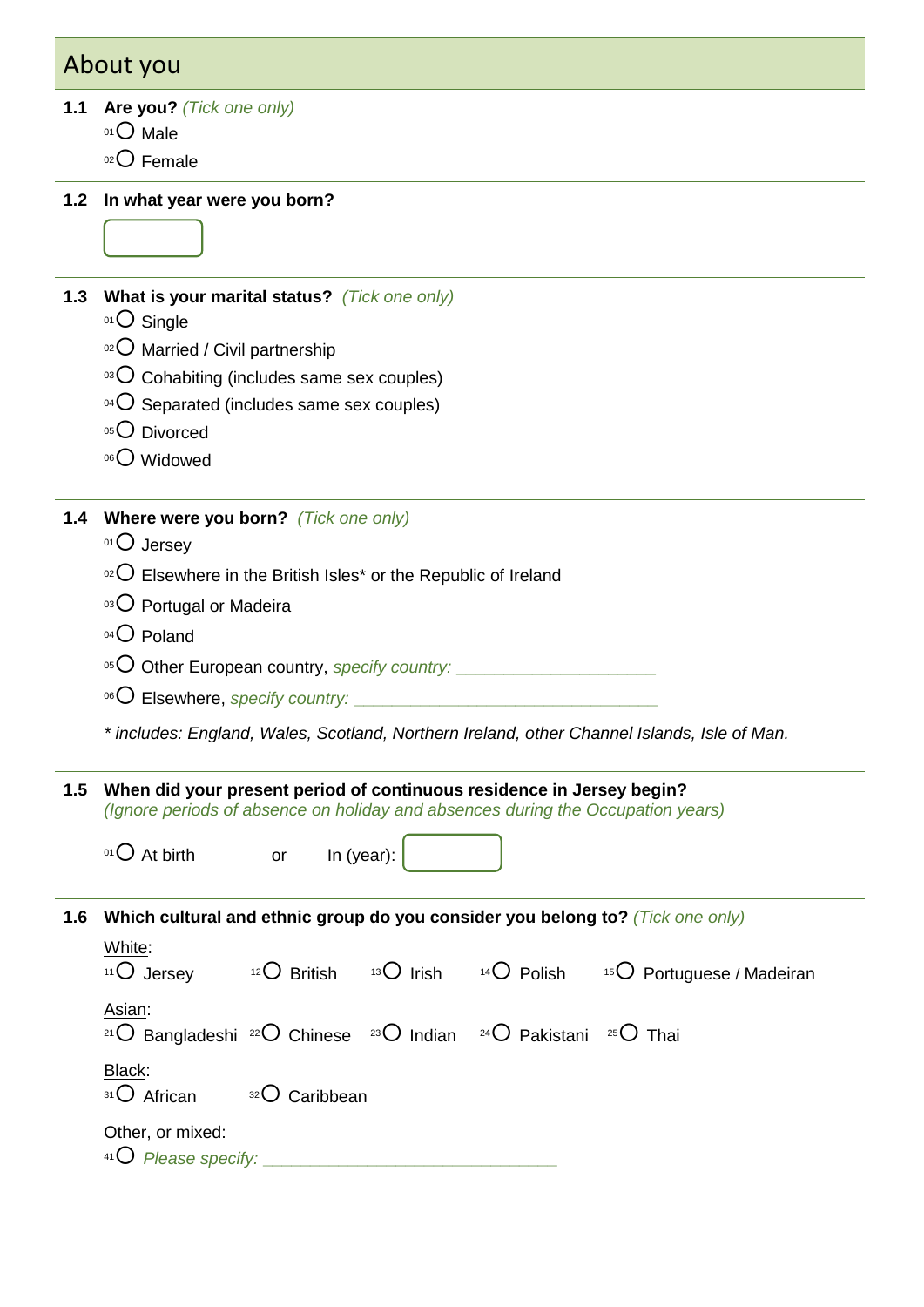#### **1.7 Do you regard yourself as having a religion?**

*Please leave blank if you do not wish to answer*

- 01 Yes
- $02$  No
- 03 Not sure

#### **1.8 If yes, which?**

*(Write here - please leave blank if you do not wish to answer)*

#### **1.9 What is your highest educational qualification?** (*Tick one only)*

- *Please exclude any professional qualifications.*
- $01$  No formal qualifications
- $102$  GNVQ/BTEC Introductory Diploma (Foundation)
- 03 'O' levels/CSE/GCSE/ BTEC First/ GNVQ (Intermediate)

*\_\_\_\_\_\_\_\_\_\_\_\_\_\_\_\_\_\_\_\_\_\_\_\_\_\_\_\_\_\_\_\_\_\_\_\_\_\_\_\_\_\_\_\_\_\_\_\_*

- $04$  AS-Level
- 05 A A2-Level/ BTEC National/ GNVQ (Advanced)
- 06<sup>O</sup> First Degree
- $07$  Higher Degree (e.g. Masters/PhD)
- <sup>08</sup> Other, *please specify:*

#### **1.10 Do you have residential qualifications?** *(Tick one only)*

*In other words are you entitled to buy a property, or rent 'qualified accommodation', in Jersey under the current 'Control of Work and Housing Law'?*

- $01$  Yes
- $02$  No
- $03$  Don't know

**1.11 Have you been resident in Jersey for 5 years or more?** *(Tick one only)*

- 01 Yes
- $02$  No
- $03$  Don't know

### Employment – your main job

#### **2.1 Are you currently?** (*Tick the one which is most appropriate to you*)

|      | $01^\circ$ Working for an employer                     | 06 Unemployed, looking for work               |
|------|--------------------------------------------------------|-----------------------------------------------|
|      | 02 Self-employed, employing others                     | 07 Unemployed, not looking for work           |
|      | ®3○ Self-employed, not employing others                | $\circ$ <sup>8</sup> O In full-time education |
|      | Retired                                                | 09 A homemaker                                |
| 05() | Unable to work due to long-term<br>sickness/disability | 10 Other, please specify:                     |

**► If you are not in employment go to question 2.12 "Skills for work"**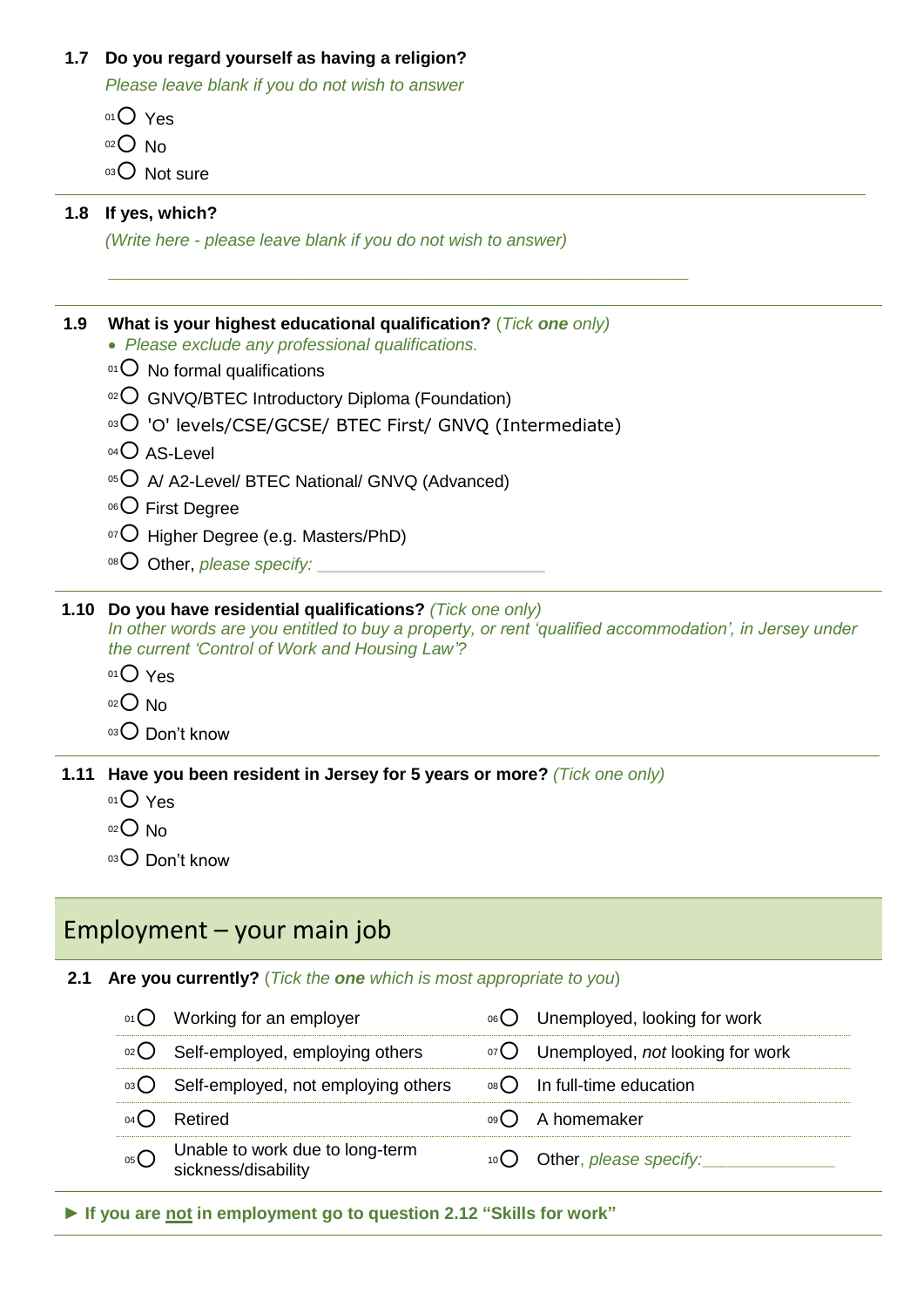### Employment continued…

**► If you are not in employment go to question 2.12 "Skills for work"**

#### **2.2 Are you 'Licensed' for your work – that is are you an 'essential employee' or 'J category' person?** *(Tick one only)*

- $01$  Yes
- $02$  No
- 03 Don't know
- **2.3 Which of the following best describes the work you do for your main job?** *(Tick one only)*

#### <sup>01</sup> **Routine, Semi-routine, Manual or Service occupation**

*e.g. HGV or van driver, cleaner, porter, packer, sewing machinist, messenger, labourer, waiter/waitress, bar staff, postal worker, machine operative, security guard, caretaker, farm worker, catering assistant, receptionist, sales assistant*

<sup>02</sup> **Technical or Craft occupation** *e.g. motor mechanic, fitter, inspector, plumber, printer, tool maker, electrician, gardener*

<sup>03</sup> **Clerical or intermediate occupation** *e.g. secretary, personal assistant, clerical worker, office clerk, call centre agent, nursing auxiliary, nursery nurse*

#### <sup>04</sup> **Professional occupation** *(normally requiring a professional qualification)*

*e.g. accountant, solicitor, medical practitioner, scientist, civil / mechanical engineer, teacher, nurse, physiotherapist, social worker, welfare officer, artist, musician, police officer (sergeant or above), software designer, fund administrator*

<sup>05</sup> **Middle or Junior Manager** *e.g. office manager, retail manager, bank manager, restaurant manager, warehouse manager, publican*

<sup>06</sup> **Senior Manager** *(usually responsible for planning, organising and co-ordinating work) e.g. finance manager, chief executive* 

#### <sup>07</sup> **Not sure**

#### **2.4 Which industry do you work in, for your main job?**

*(Tick the one which is most appropriate to you)*

- $01$  Agriculture and fishing
- $02$  Finance (including legal work)
- $03$  Construction and tradesmen
- $04$  Wholesale & retail
- $105$  Transport & communications (including Jersey Airport, Harbours, Post & Telecom)
- $06$  Private education or Private health
- $\rm{O}$  Hotels, restaurants and bars
- $08$  Electricity, gas and water
- 09 Public sector
- <sup>10</sup> Other, *please specify:* **\_\_\_\_\_\_\_\_\_\_\_\_\_\_\_\_\_\_\_\_\_\_\_\_\_**

#### **2.5 What is your job title (for your main job)?**

**2.6 How many hours are you** *contracted* **to work each week, in your main job?** 

hours per week *(write '0' if you are on a zero hours contract)* 

**\_\_\_\_\_\_\_\_\_\_\_\_\_\_\_\_\_\_\_\_\_\_\_\_\_\_\_\_\_\_\_\_\_\_\_\_\_\_\_\_\_\_\_\_\_\_\_\_\_\_\_\_\_\_\_\_\_\_\_\_\_\_\_\_\_\_\_\_\_\_\_\_\_\_\_**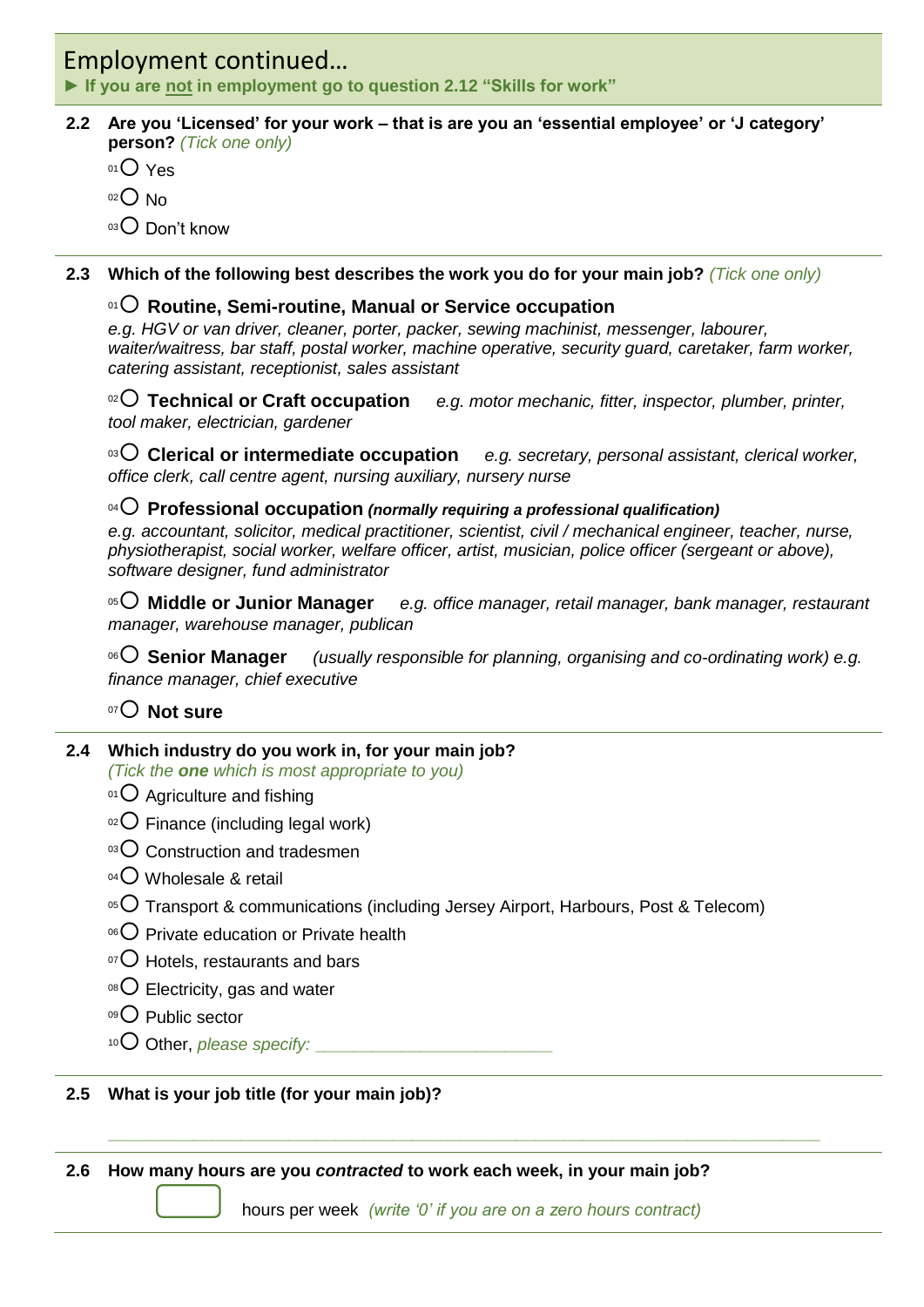| 2.7  | How many hours do you usually work each week, in your main job?                                                                                                                                                                                                                                                                |
|------|--------------------------------------------------------------------------------------------------------------------------------------------------------------------------------------------------------------------------------------------------------------------------------------------------------------------------------|
|      | hours per week                                                                                                                                                                                                                                                                                                                 |
| 2.8  | Do you currently do any other paid employment, in addition to your main job, for more than<br>3 hours a week?<br>$\Box$ Yes – for an employer<br>$\Box$ Yes – self-employed<br>$\Box$ No<br>$\ldots$ o go to question 2.11                                                                                                     |
| 2.9  | How many additional jobs do you have? Enter a number below, entering '0' if none                                                                                                                                                                                                                                               |
|      | jobs in addition to my main job                                                                                                                                                                                                                                                                                                |
|      | 2.10 How many hours do you usually work each week, in your additional jobs?                                                                                                                                                                                                                                                    |
|      | (Do not count overtime and meal breaks)<br>hours per week                                                                                                                                                                                                                                                                      |
| 2.11 | Would you prefer to work longer hours at your current basic rate of pay if you were given the<br>opportunity? (in either your main job or any additional jobs)                                                                                                                                                                 |
|      | "Basic rate of pay" does not include overtime or enhanced pay rates                                                                                                                                                                                                                                                            |
|      | 01 O Yes - how many extra hours? write in:<br>hours                                                                                                                                                                                                                                                                            |
|      | $O02$ No                                                                                                                                                                                                                                                                                                                       |
|      | Skills for work                                                                                                                                                                                                                                                                                                                |
|      | 2.12 In relation to your work/career, do you feel you would benefit from training in any of the<br>following? Please tick any that apply to you<br>Reading or maths skills<br>Basic computer/digital skills<br>English for speakers of other languages (ESOL)<br>Languages (other than English)<br>Specialist technical skills |
|      | Leadership and management skills<br>None of the above - I don't feel I'd benefit from further training                                                                                                                                                                                                                         |
|      | If you ticked 'None of the above', please go to question 3.1 "St. Helier", otherwise please answer<br>the next two questions<br>2.13 How do you think the training would benefit you? Please tick any that apply to you                                                                                                        |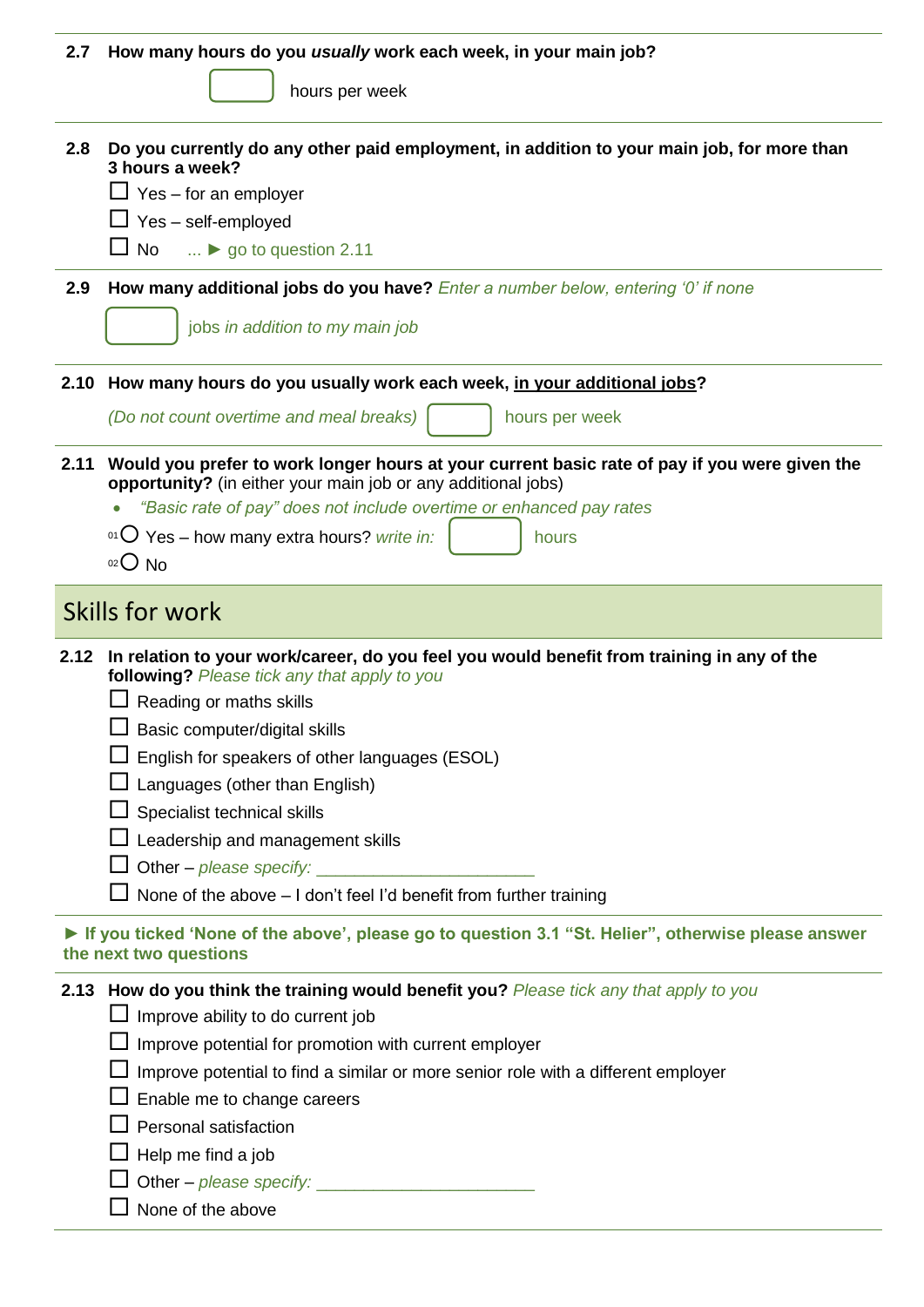#### **2.14 Are any of the following preventing you from having the training?** *Please tick any that apply*

 $\Box$  Unaware of what training is available locally

 $\Box$  Not enough time

- $\Box$  Too expensive
- $\Box$  Current employer not supportive
- $\Box$  Days/times of training not convenient
- $\square$  Don't have the skills or qualifications required to access the training
- $\Box$  Nothing suitable locally
- $\Box$  Other *please specify:*
- $\Box$  None of the above

### St. Helier

#### **3.1 How satisfied or dissatisfied are you with St. Helier…**

| Tick one box on each row | verv<br>satisfied | Fairly<br>satisfied | Fairly<br>unsatisfied | verv<br>unsatisfied | Don't<br>know |
|--------------------------|-------------------|---------------------|-----------------------|---------------------|---------------|
| as a place to live?      |                   |                     | 03 <b>(</b>           | 04 L                |               |
| as a place to work?      | $01$ ( )          | 02 <sup>l</sup>     | 03(                   | $04$ (              |               |
| as a place to visit?     |                   |                     | 03 L                  | 04 L                |               |

#### **3.2 Have you cycled through St. Helier in the last 12 months?** *(Tick one only)*

- $01$  No
- 02 Yes, once or twice
- 03 Yes, regularly

#### **3.3 How would you rate the following about cycling in St. Helier?**

| Tick one box on each row        | Very<br>good  | Good            | Poor        | Verv<br>poor | Don't<br>know |
|---------------------------------|---------------|-----------------|-------------|--------------|---------------|
| Availability of bicycle parking | 01()          | 02 <sup>l</sup> | 03 <b>(</b> | 04 <b>(</b>  | 05 <b>(</b>   |
| Safety for cyclists             | $01$ $\left($ | 02 <sup>l</sup> | 03 <b>(</b> | $04$ (       | 05 L          |
| Overall cycle-friendliness      |               | 02 <sup>l</sup> | 03 (        | $04$ (       | 05 L          |

#### **3.4 How would you rate the following about walking in St. Helier?**

| Tick one box on each row                                   | Verv<br>good | Good | Poor | Verv<br>poor | Don't<br>know |
|------------------------------------------------------------|--------------|------|------|--------------|---------------|
| Availability of pavements and<br>pedestrian-priority areas | $01$ (       | 02 L | 03 L | 04 L         |               |
| Safety for pedestrians                                     |              |      | 03 L |              |               |
| Overall pedestrian-friendliness                            |              |      | 03 L | 04 L         |               |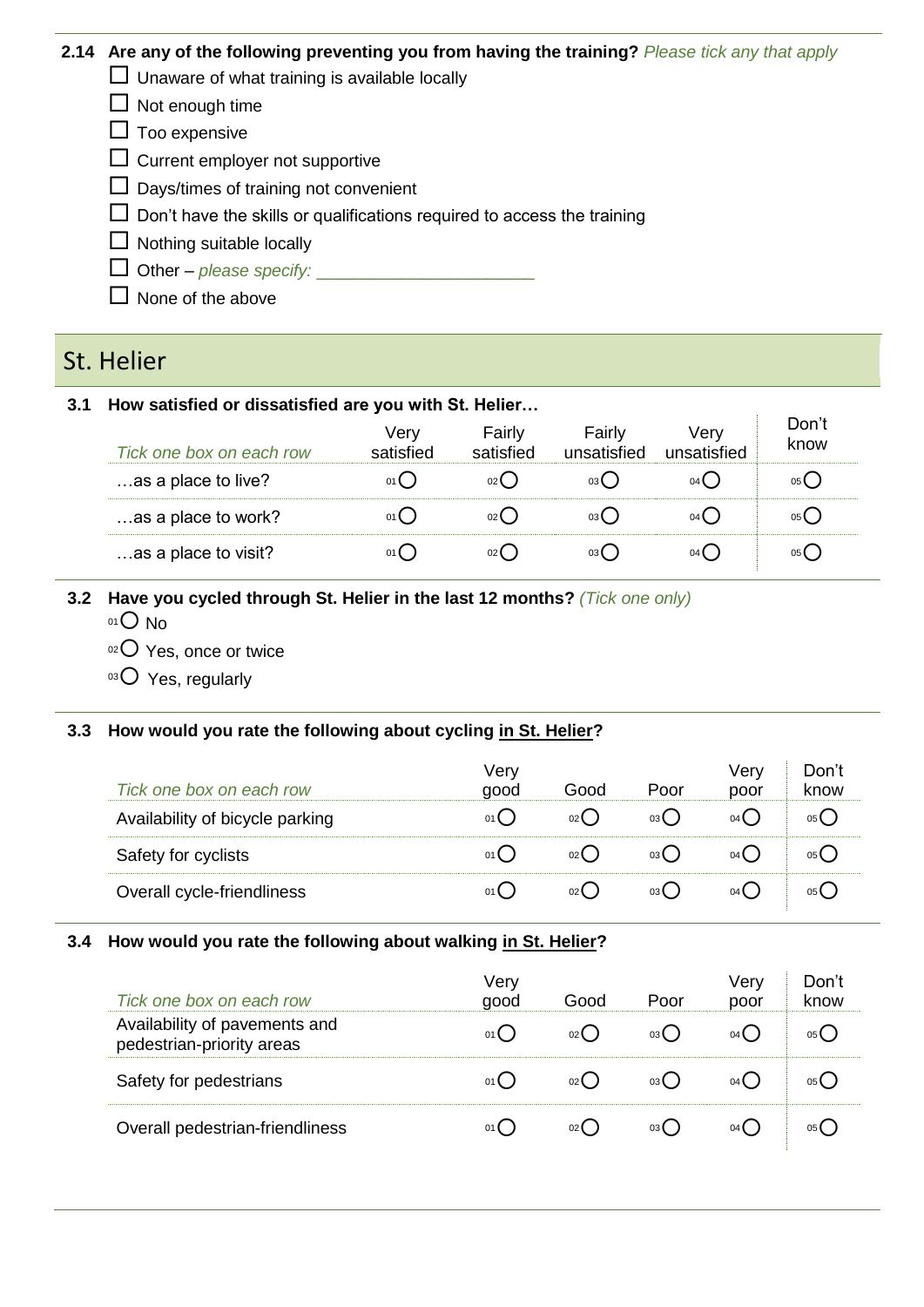# Shopping habits

#### **4.1 In the last 12 months, have you bought anything online using…**

| Tick one box on each row    |  |
|-----------------------------|--|
| a home computer             |  |
| a work computer             |  |
| a mobile phone              |  |
| a tablet (such as an i-Pad) |  |

#### **4.2 In the last 12 months, have you visited a shop in Jersey to help you choose a product which you have then bought online?**

- 01<sup>O</sup> No, never
- 02 Yes, sometimes
- 03 Yes, often

#### **4.3 In the last 12 months, have you looked online to help you choose a product which you have then bought from a shop in Jersey?**

- $01$  No, never
- $02$  Yes, sometimes
- 03 Yes, often

#### **4.4 How much do you agree or disagree with the following statements** *Please leave this question blank if you don't use the internet*

| . .www.com.com.com/www.cirin.com/in/1996/0911/4/099<br>Tick one box on each row                             | Agree<br>strongly | Agree<br>slightly | <b>Disagree</b><br>slightly | <b>Disagree</b><br>strongly |
|-------------------------------------------------------------------------------------------------------------|-------------------|-------------------|-----------------------------|-----------------------------|
| I use the internet more than I did 3 years ago to<br>help choose which products to buy from Jersey<br>shops | 01()              |                   |                             | 04 (                        |
| I use the internet more than I did 3 years ago to<br>buy goods online                                       | 01()              |                   |                             | 04 <b>(</b>                 |
| shop in town less than I did 3 years ago because<br>I buy more things over the internet                     | 01()              |                   |                             |                             |

#### **4.5 Which of the following best describes how you shop in town?**

 $\Box$  I don't tend to go to town to shop

\_\_\_\_\_\_\_\_\_\_\_\_\_\_\_\_\_\_\_\_

- $\Box$  I tend to shop in town before or after work, or in my lunch hour
- $\Box$  I usually make a special journey to town to go shopping

#### **4.6 If you usually make a special journey to town to go shopping, which day do you tend to visit town on?**

#### **4.7 If you usually make a special journey to town to go shopping, how do you travel to town?** 01 Car

- 
- $02$  Bus
- $03$  Walk
- $04$  Cycle
- 05<sup>O</sup> Motorcycle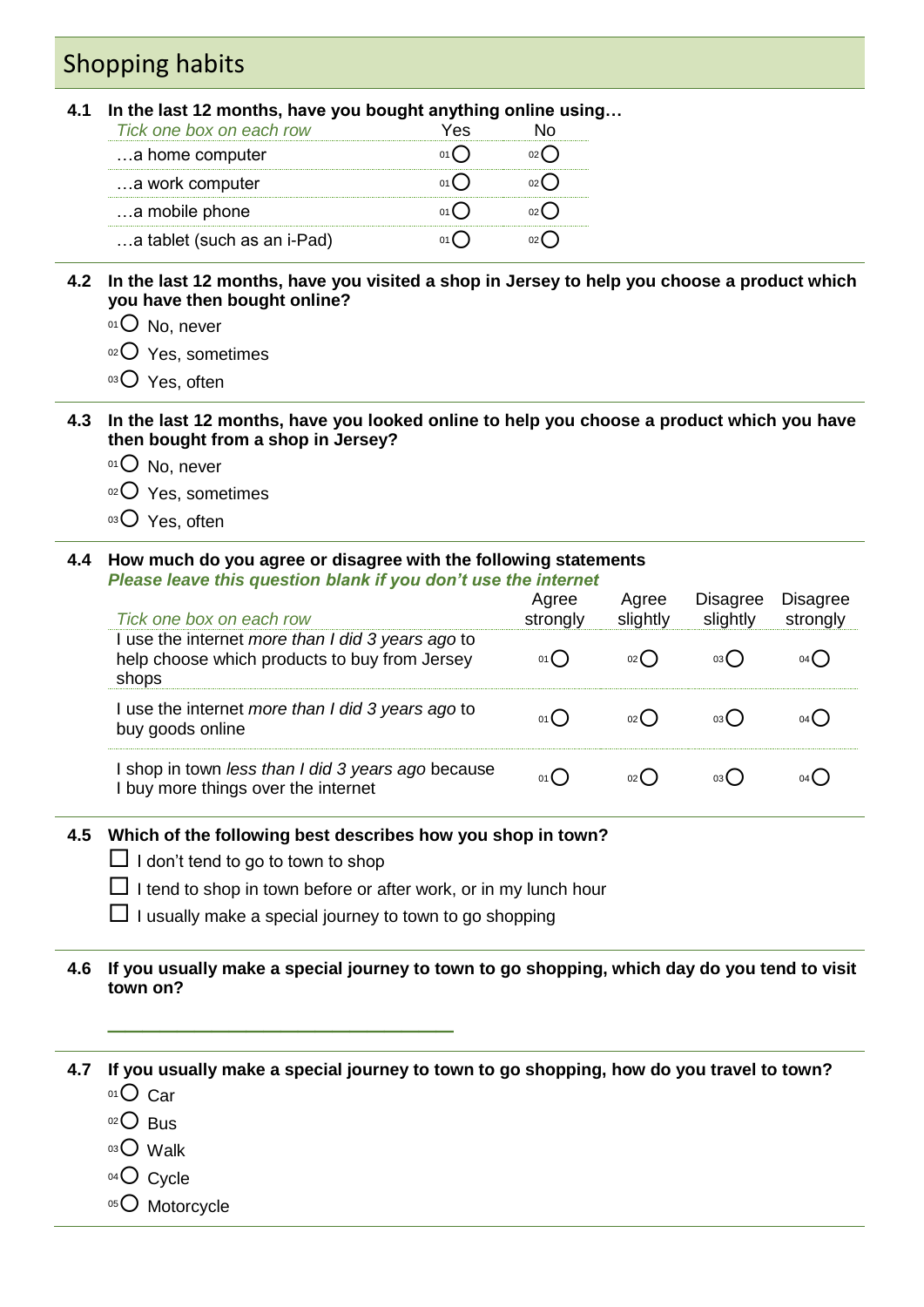# Shopping habits continued…

#### **4.8 Would you visit town shops more often if…**

| Tick one box on each row                                               | Yes |     | Not sure |
|------------------------------------------------------------------------|-----|-----|----------|
| the majority of shops were open until 6pm                              | 01( | 02( |          |
| one night a week the majority of shops were<br>open until 7pm or later |     | 02( |          |
| the majority of shops were open on Sundays                             |     |     |          |

#### **4.9 How many times have you visited the Central market in the last 12 months?**

- $01$  None
- $02$  Less than once a month
- $03$  About once a month
- $04$  Around once a week or more often

#### **4.10 How many times have you visited the Fish market in the last 12 months?**

- 01<sup>O</sup> None
- $02$  Less than once a month
- $03$  About once a month
- $04$  Around once a week or more often

#### **4.11 Compared to 12 months ago, do you shop more or less often in the Central and Fish markets?**

- 01<sup>O</sup> More often
- 02 About the same
- 03 Less often

#### **4.12 How much do you agree or disagree with the following statements about the Central and Fish markets?**

| Tick one box on each row                                                          | Agree<br>strongly | Agree<br>slightly | <b>Disagree</b><br>slightly | <b>Disagree</b><br>strongly | Don't<br>know |
|-----------------------------------------------------------------------------------|-------------------|-------------------|-----------------------------|-----------------------------|---------------|
| There is a good range of produce available in<br>the Central and Fish markets     | 01()              | 02()              | 03()                        | $04$ (                      | 05(           |
| The Central and Fish markets sell products<br>that I want to buy                  | 01()              |                   | 03()                        | 04 (                        | 05 (          |
| The produce in the Central and Fish markets<br>are reasonably priced              | 01()              | 02()              | 03()                        | 04 (                        | 05(           |
| I like to support the Central and/or Fish<br>markets by shopping there when I can | 01()              |                   | 03()                        | $04$ (                      | 05 <b>(</b>   |

#### **4.13 What one thing would encourage you to shop in the Central and Fish markets more often?**

\_\_\_\_\_\_\_\_\_\_\_\_\_\_\_\_\_\_\_\_\_\_\_\_\_\_\_\_\_\_\_\_\_\_\_\_\_\_\_\_\_\_\_\_\_\_\_\_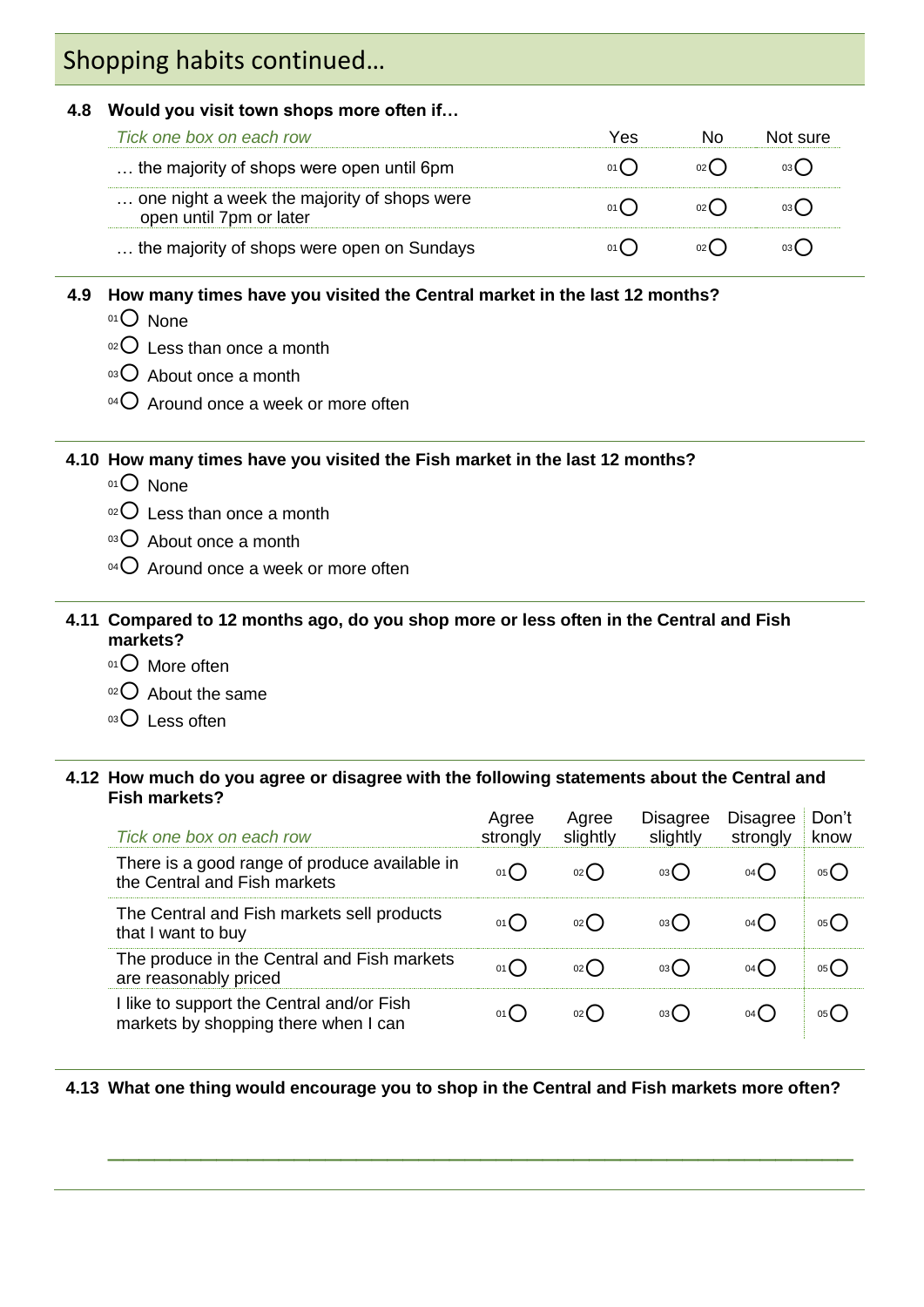## About your household

- **5.1 How many people, including yourself, live in your household (excluding lodgers)?** 
	- *Enter numbers in boxes below - if none, write '0'*

| Pensioners (over 64 years)   |  |
|------------------------------|--|
| Adults (aged 16 to 64 years) |  |
| Children aged 11 to 15       |  |
| Children aged 5 to 10        |  |
| Children aged 0 to 4         |  |
|                              |  |

**5.2 Thinking about all members of your household including yourself, how many are currently:**

**Unemployed and looking for work?** *If none, write '0'*

**5.3** *Of the number you gave in 5.2,* **how many are registered as 'actively seeking work' at Social Security?**  *If none, write '0'*

### **Housing**

- **6.1 What type of property does your household occupy?** *(Please tick one box only)*
	- $01$  Bedsit
	- $02$  Flat or maisonette
	- $03$  Semi-detached/terraced house or bungalow
	- $04$  Detached house or bungalow
- **6.2 If you live in a bedsit, flat or maisonette, is your home on the ground floor?**
	- $01$  Yes
	- $02$  No
	- $03$  Not applicable

|  | 6.3 What is the type of accommodation? (Please tick one box only) |  |  |
|--|-------------------------------------------------------------------|--|--|
|--|-------------------------------------------------------------------|--|--|

- $01$  Owner occupied
- <sup>02</sup> Social housing rent *('Andium homes' previously*  $05$  Registered lodging house

 *States housing, housing trust and parish rent)*

- $06$  Lodger paying rent in private household
- $\rm{^{03}O}$  Qualified Private rent  $\rm{^{07}O}$  Other Non-qualified accommodation

 $^{04}$  $\bigcirc$  Staff/service accommodation

#### **6.4 Is your home sheltered or disabled housing?**

*Sheltered/disabled housing is designed so that elderly or physically disabled people can live independently. The homes are often built in groups and provided with a warden or emergency call facilities.*

- $01$  Yes
- $02$  No

#### **6.5 How many rooms are available for use only by your household?**

*DO NOT COUNT: bathrooms, toilets, halls or landings, rooms that can only be used for storage DO COUNT: kitchens, living rooms, utility rooms, bedrooms, studies, conservatories If two rooms are converted into one, count as one room*

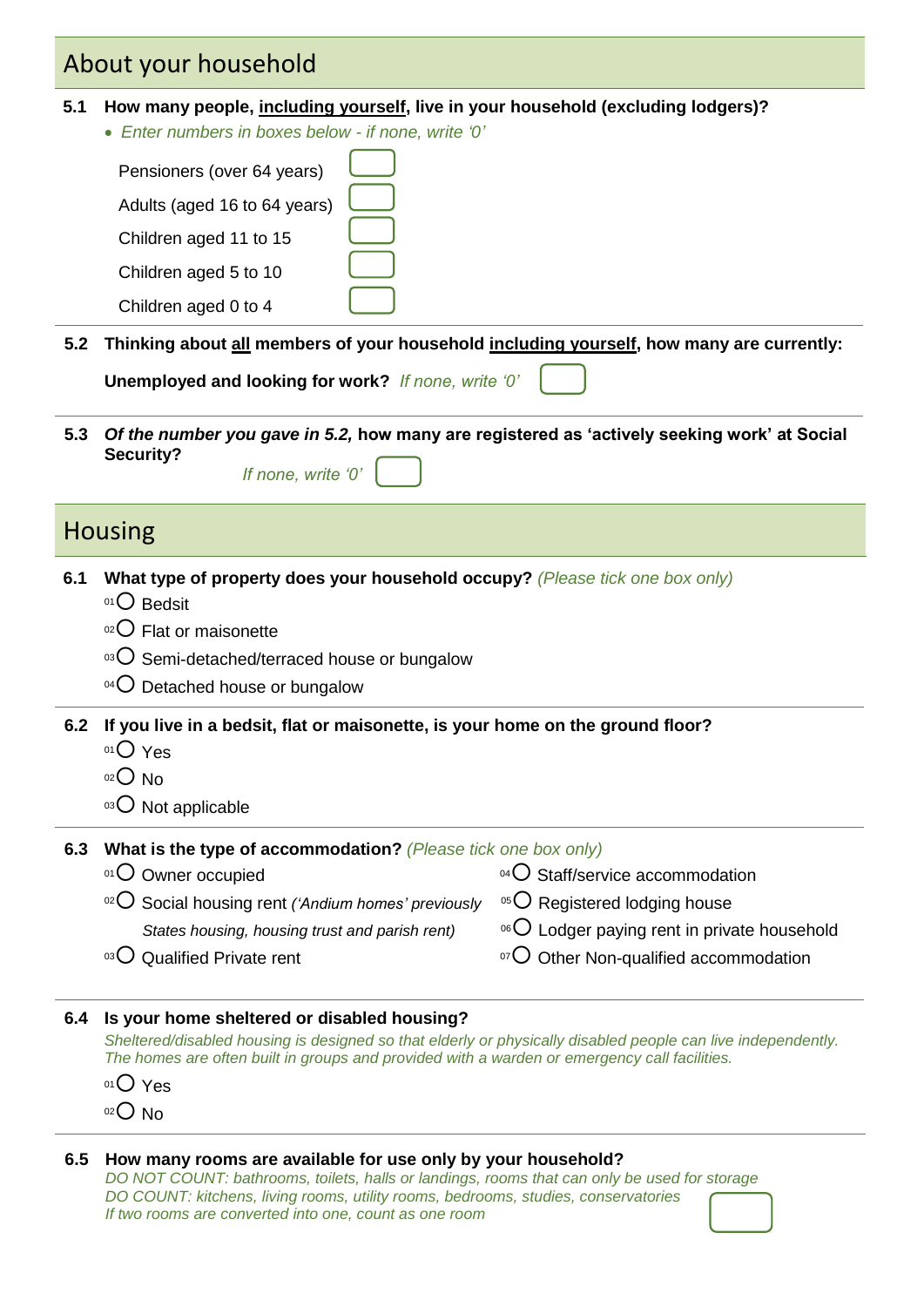### Housing continued

**6.6 How many of these rooms are bedrooms?** *Include all rooms built or converted for use as bedrooms, even if not currently used as bedrooms*

#### **6.7 How would you rate your home's suitability** *for you and your household* **in terms of its:**

|                    | ∙aırlv | Not very | Not at all |
|--------------------|--------|----------|------------|
|                    |        |          |            |
| Size               |        |          |            |
| Standard of repair |        |          |            |
| ayout inside       |        |          |            |

**6.8 Do you have any form of central heating, including electric storage heaters, in your accommodation?**

- 01 Yes
- $02$  No

#### **6.9 Overall, how satisfied are you with your current housing?**

- $01$  Very satisfied
- $02$  Fairly satisfied
- $03$  Not very satisfied
- $04$  Not at all satisfied

#### **6.10 Has your home been tested for radon in the last five years?**

- $01$  Yes results indicated no action required
- $02$  Yes results indicated action required
- $03$  No it hasn't been tested
- $04$  Not sure
- **6.11 Are there any members of your household who have moved to Jersey to live within the last 3 years?**
	- <sup>01</sup> Yes How many (*including yourself*)?
	- $02$  No
- **6.12 Are any members of your household planning to move to another property in the next 3 years?**
	- <sup>01</sup> Yes …**►**please go to the next question
	- $02^{\circ}$  No …  $\triangleright$  please go to question 7.1 "Health and lifestyle"
- **6.13 How many members of your household are planning to move to another property in the next 3 years?**

 $01$  Everyone or how many?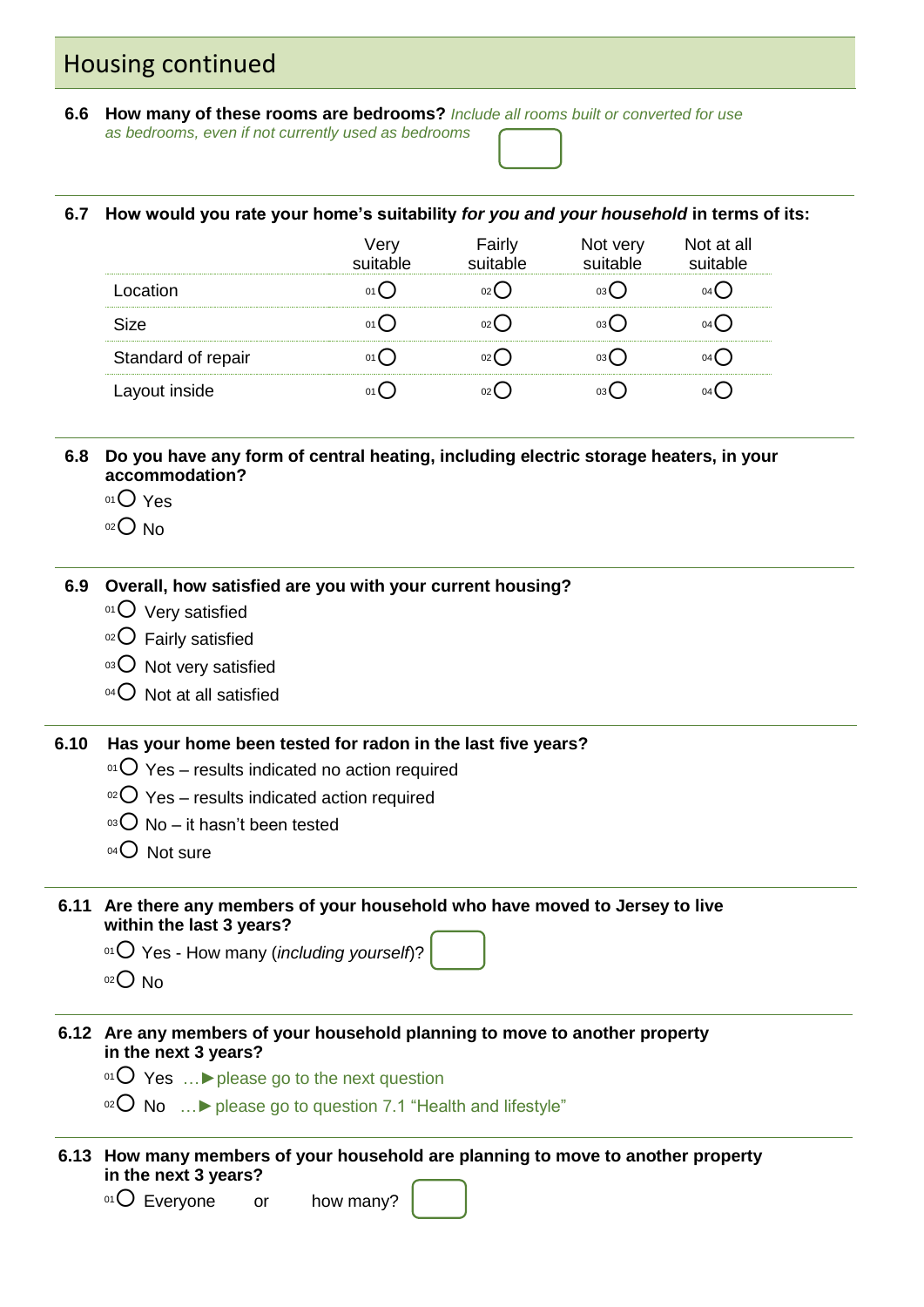### Housing continued...

#### **6.14 How many separate properties will you be looking for in total?**

- *For example if all members of your household want to move to a different property, you will be looking for one additional property.*
- If one member of the household is planning on moving to one property, and the rest of the *household are staying in your current home, you will be looking for one additional property.*



#### **6.15 Would you consider applying to rent a social housing property ('Andium Homes', housing trust or Parish property)?**

- 01<sup>O</sup> Yes
- $02$  No
- 03 Not sure

#### **6.16 If you wouldn't consider applying to rent a social housing property ('Andium Homes', housing trust or Parish property), why not?** *(Please tick any that apply)*

- $\Box$  No need to
- $\Box$  Already live in a social housing property
- $\Box$  Do not want to live in a social housing property
- $\Box$  Not eligible for a social housing property
- $\Box$  Don't know enough about it
- $\Box$  Other *please specify*

#### **Please answer the following questions for each property that members of your household will be looking to move to in the next 3 years.**

*If members of your household will be looking to move into more than one separate property in the next 3 years, please use these columns to tell us about their needs*

| 6.17 | Will it be:                                                                                                                                                                                                                        | Property 2                                         | Property 3                                                     |
|------|------------------------------------------------------------------------------------------------------------------------------------------------------------------------------------------------------------------------------------|----------------------------------------------------|----------------------------------------------------------------|
|      | $01$ In Jersey                                                                                                                                                                                                                     | 01(                                                | 01(                                                            |
|      | $02$ Elsewhere                                                                                                                                                                                                                     | 02(                                                | 02(                                                            |
| 6.18 | Will you want a:                                                                                                                                                                                                                   | Property 2                                         | Property 3                                                     |
|      | <sup>01</sup> $\bigcirc$ Flat or maisonette                                                                                                                                                                                        | 01(                                                | 01(                                                            |
|      | $02$ House or bungalow                                                                                                                                                                                                             | 02(                                                | 02(                                                            |
| 6.19 | Will you want to:<br>$01$ Buy (with a mortgage)<br>$10^{2}$ Buy (without a mortgage)<br>$\mathrm{O}^3$ Rent (privately)<br>$04$ $\bigcirc$<br>Rent a social housing property<br>('Andium Homes', housing trust or Parish property) | Property 2<br>01(<br>02(<br>03 <sup>°</sup><br>04( | Property 3<br>01(<br>02 <sup>°</sup><br>03 <sup>°</sup><br>04( |
| 6.20 | If you are not looking to buy the property,<br>why is this?<br>Can't afford to<br>Not ready for a long-term commitment<br>Other reason - please specify                                                                            | Property 2                                         | Property 3                                                     |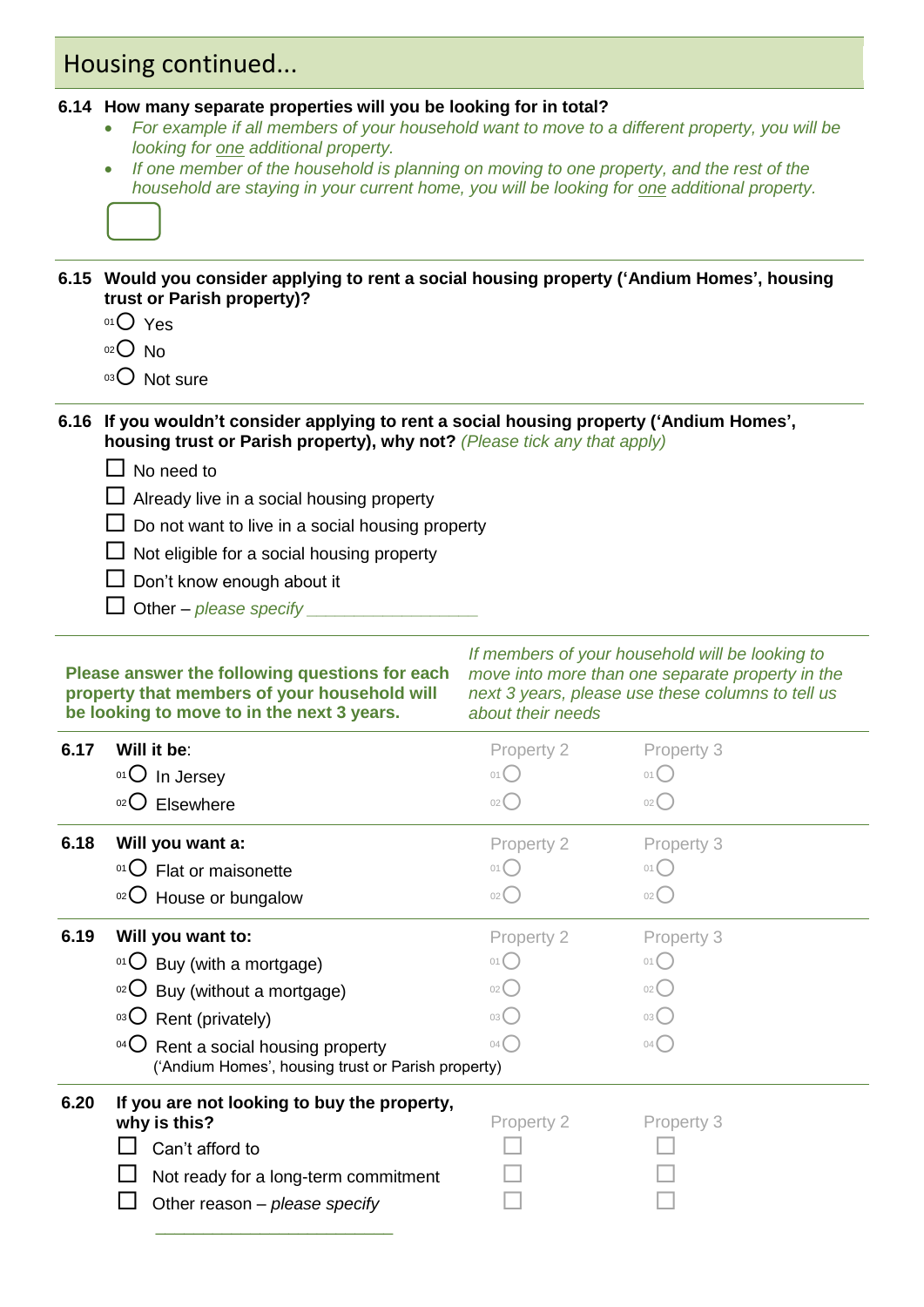# Housing continued...

**Please answer the following questions for each property that members of your household will be looking to move to in the next 3 years.** 

*If members of your household will be looking to move into more than one additional property in the next 3 years, please use these columns to tell us* 

| 6.21<br>How many bedrooms will you need?<br>Property 3<br>Property 2<br>01 One<br>$01$ $\bigcirc$<br>$01$ $\bigcap$<br>$O2O$ Two<br>02<br>02(<br>03 Three<br>03()<br>03(<br>04 O Four or more<br>04<br>04(<br>6.22<br>Will anyone have residential qualifications?<br>Property 2<br>Property 3<br>$01O$ Yes<br>01()<br>01()<br>$02O$ No<br>02 <sup>2</sup><br>02()<br>03 O Not sure<br>03()<br>03(<br>6.23<br>Will you be joining with people currently living in a different Jersey household<br>to yours?<br><b>Property 2</b><br><b>Property 3</b><br>O <sub>1</sub> O <sub>Yes</sub><br>$01$ $\bigcap$<br>01()<br>$02$ No<br>$02$ $\left($<br>02(<br>03 O Not sure<br>$03$ $\bigcirc$<br>03()<br>If the household will be <b>buying</b> a property, please answer the following three questions<br>• otherwise please go to question 7.1<br>Has the household who will be buying the property bought a property in<br>6.24<br>Jersey before?<br><b>Property 2</b><br><b>Property 3</b><br>$01O$ Yes<br>01(<br>01(<br>$O02$ No<br>02(<br>02(<br>03 O Not sure<br>$03$ $\begin{pmatrix} \end{pmatrix}$<br>03(<br>6.25<br>If you will need a mortgage, approximately how much will you have available to<br>pay for a deposit and moving costs?<br><b>Property 2</b><br><b>Property 3</b><br>01 O None<br>01()<br>$01$ $\bigcap$<br>$02$ Under £10,000<br>02(<br>02(<br>$^{03}$ O £10,000-£29,999<br>03(<br>03 (<br>04 C £30,000-£49,999<br>04(<br>04(<br>$05$ <sup>O</sup><br>£50,000 or more<br>05(<br>05(<br>6.26<br>What is the approximate total annual (gross) income of the household who<br>will be buying the property?<br><b>Property 2</b><br><b>Property 3</b><br>$01$ O Under £10,000<br>$01$ $($<br>01(<br>$02$ £10,000-£29,999<br>02(<br>$^{03}$ C £30,000-£49,999<br>03 <sup>°</sup><br>03 <sup>°</sup><br>04<<br>04<<br>£50,000-£69,999<br>$04$ $\bigcup$ | be looking to move to in the next 3 years. | about their needs |  |
|-----------------------------------------------------------------------------------------------------------------------------------------------------------------------------------------------------------------------------------------------------------------------------------------------------------------------------------------------------------------------------------------------------------------------------------------------------------------------------------------------------------------------------------------------------------------------------------------------------------------------------------------------------------------------------------------------------------------------------------------------------------------------------------------------------------------------------------------------------------------------------------------------------------------------------------------------------------------------------------------------------------------------------------------------------------------------------------------------------------------------------------------------------------------------------------------------------------------------------------------------------------------------------------------------------------------------------------------------------------------------------------------------------------------------------------------------------------------------------------------------------------------------------------------------------------------------------------------------------------------------------------------------------------------------------------------------------------------------------------------------------------------------------------------------------------------------------------------------------------------------------|--------------------------------------------|-------------------|--|
|                                                                                                                                                                                                                                                                                                                                                                                                                                                                                                                                                                                                                                                                                                                                                                                                                                                                                                                                                                                                                                                                                                                                                                                                                                                                                                                                                                                                                                                                                                                                                                                                                                                                                                                                                                                                                                                                             |                                            |                   |  |
|                                                                                                                                                                                                                                                                                                                                                                                                                                                                                                                                                                                                                                                                                                                                                                                                                                                                                                                                                                                                                                                                                                                                                                                                                                                                                                                                                                                                                                                                                                                                                                                                                                                                                                                                                                                                                                                                             |                                            |                   |  |
|                                                                                                                                                                                                                                                                                                                                                                                                                                                                                                                                                                                                                                                                                                                                                                                                                                                                                                                                                                                                                                                                                                                                                                                                                                                                                                                                                                                                                                                                                                                                                                                                                                                                                                                                                                                                                                                                             |                                            |                   |  |
|                                                                                                                                                                                                                                                                                                                                                                                                                                                                                                                                                                                                                                                                                                                                                                                                                                                                                                                                                                                                                                                                                                                                                                                                                                                                                                                                                                                                                                                                                                                                                                                                                                                                                                                                                                                                                                                                             |                                            |                   |  |
|                                                                                                                                                                                                                                                                                                                                                                                                                                                                                                                                                                                                                                                                                                                                                                                                                                                                                                                                                                                                                                                                                                                                                                                                                                                                                                                                                                                                                                                                                                                                                                                                                                                                                                                                                                                                                                                                             |                                            |                   |  |
|                                                                                                                                                                                                                                                                                                                                                                                                                                                                                                                                                                                                                                                                                                                                                                                                                                                                                                                                                                                                                                                                                                                                                                                                                                                                                                                                                                                                                                                                                                                                                                                                                                                                                                                                                                                                                                                                             |                                            |                   |  |
|                                                                                                                                                                                                                                                                                                                                                                                                                                                                                                                                                                                                                                                                                                                                                                                                                                                                                                                                                                                                                                                                                                                                                                                                                                                                                                                                                                                                                                                                                                                                                                                                                                                                                                                                                                                                                                                                             |                                            |                   |  |
|                                                                                                                                                                                                                                                                                                                                                                                                                                                                                                                                                                                                                                                                                                                                                                                                                                                                                                                                                                                                                                                                                                                                                                                                                                                                                                                                                                                                                                                                                                                                                                                                                                                                                                                                                                                                                                                                             |                                            |                   |  |
|                                                                                                                                                                                                                                                                                                                                                                                                                                                                                                                                                                                                                                                                                                                                                                                                                                                                                                                                                                                                                                                                                                                                                                                                                                                                                                                                                                                                                                                                                                                                                                                                                                                                                                                                                                                                                                                                             |                                            |                   |  |
|                                                                                                                                                                                                                                                                                                                                                                                                                                                                                                                                                                                                                                                                                                                                                                                                                                                                                                                                                                                                                                                                                                                                                                                                                                                                                                                                                                                                                                                                                                                                                                                                                                                                                                                                                                                                                                                                             |                                            |                   |  |
|                                                                                                                                                                                                                                                                                                                                                                                                                                                                                                                                                                                                                                                                                                                                                                                                                                                                                                                                                                                                                                                                                                                                                                                                                                                                                                                                                                                                                                                                                                                                                                                                                                                                                                                                                                                                                                                                             |                                            |                   |  |
|                                                                                                                                                                                                                                                                                                                                                                                                                                                                                                                                                                                                                                                                                                                                                                                                                                                                                                                                                                                                                                                                                                                                                                                                                                                                                                                                                                                                                                                                                                                                                                                                                                                                                                                                                                                                                                                                             |                                            |                   |  |
|                                                                                                                                                                                                                                                                                                                                                                                                                                                                                                                                                                                                                                                                                                                                                                                                                                                                                                                                                                                                                                                                                                                                                                                                                                                                                                                                                                                                                                                                                                                                                                                                                                                                                                                                                                                                                                                                             |                                            |                   |  |
|                                                                                                                                                                                                                                                                                                                                                                                                                                                                                                                                                                                                                                                                                                                                                                                                                                                                                                                                                                                                                                                                                                                                                                                                                                                                                                                                                                                                                                                                                                                                                                                                                                                                                                                                                                                                                                                                             |                                            |                   |  |
|                                                                                                                                                                                                                                                                                                                                                                                                                                                                                                                                                                                                                                                                                                                                                                                                                                                                                                                                                                                                                                                                                                                                                                                                                                                                                                                                                                                                                                                                                                                                                                                                                                                                                                                                                                                                                                                                             |                                            |                   |  |
|                                                                                                                                                                                                                                                                                                                                                                                                                                                                                                                                                                                                                                                                                                                                                                                                                                                                                                                                                                                                                                                                                                                                                                                                                                                                                                                                                                                                                                                                                                                                                                                                                                                                                                                                                                                                                                                                             |                                            |                   |  |
|                                                                                                                                                                                                                                                                                                                                                                                                                                                                                                                                                                                                                                                                                                                                                                                                                                                                                                                                                                                                                                                                                                                                                                                                                                                                                                                                                                                                                                                                                                                                                                                                                                                                                                                                                                                                                                                                             |                                            |                   |  |
|                                                                                                                                                                                                                                                                                                                                                                                                                                                                                                                                                                                                                                                                                                                                                                                                                                                                                                                                                                                                                                                                                                                                                                                                                                                                                                                                                                                                                                                                                                                                                                                                                                                                                                                                                                                                                                                                             |                                            |                   |  |
|                                                                                                                                                                                                                                                                                                                                                                                                                                                                                                                                                                                                                                                                                                                                                                                                                                                                                                                                                                                                                                                                                                                                                                                                                                                                                                                                                                                                                                                                                                                                                                                                                                                                                                                                                                                                                                                                             |                                            |                   |  |
|                                                                                                                                                                                                                                                                                                                                                                                                                                                                                                                                                                                                                                                                                                                                                                                                                                                                                                                                                                                                                                                                                                                                                                                                                                                                                                                                                                                                                                                                                                                                                                                                                                                                                                                                                                                                                                                                             |                                            |                   |  |
|                                                                                                                                                                                                                                                                                                                                                                                                                                                                                                                                                                                                                                                                                                                                                                                                                                                                                                                                                                                                                                                                                                                                                                                                                                                                                                                                                                                                                                                                                                                                                                                                                                                                                                                                                                                                                                                                             |                                            |                   |  |
|                                                                                                                                                                                                                                                                                                                                                                                                                                                                                                                                                                                                                                                                                                                                                                                                                                                                                                                                                                                                                                                                                                                                                                                                                                                                                                                                                                                                                                                                                                                                                                                                                                                                                                                                                                                                                                                                             |                                            |                   |  |
|                                                                                                                                                                                                                                                                                                                                                                                                                                                                                                                                                                                                                                                                                                                                                                                                                                                                                                                                                                                                                                                                                                                                                                                                                                                                                                                                                                                                                                                                                                                                                                                                                                                                                                                                                                                                                                                                             |                                            |                   |  |
|                                                                                                                                                                                                                                                                                                                                                                                                                                                                                                                                                                                                                                                                                                                                                                                                                                                                                                                                                                                                                                                                                                                                                                                                                                                                                                                                                                                                                                                                                                                                                                                                                                                                                                                                                                                                                                                                             |                                            |                   |  |
|                                                                                                                                                                                                                                                                                                                                                                                                                                                                                                                                                                                                                                                                                                                                                                                                                                                                                                                                                                                                                                                                                                                                                                                                                                                                                                                                                                                                                                                                                                                                                                                                                                                                                                                                                                                                                                                                             |                                            |                   |  |
|                                                                                                                                                                                                                                                                                                                                                                                                                                                                                                                                                                                                                                                                                                                                                                                                                                                                                                                                                                                                                                                                                                                                                                                                                                                                                                                                                                                                                                                                                                                                                                                                                                                                                                                                                                                                                                                                             |                                            |                   |  |
|                                                                                                                                                                                                                                                                                                                                                                                                                                                                                                                                                                                                                                                                                                                                                                                                                                                                                                                                                                                                                                                                                                                                                                                                                                                                                                                                                                                                                                                                                                                                                                                                                                                                                                                                                                                                                                                                             |                                            |                   |  |
|                                                                                                                                                                                                                                                                                                                                                                                                                                                                                                                                                                                                                                                                                                                                                                                                                                                                                                                                                                                                                                                                                                                                                                                                                                                                                                                                                                                                                                                                                                                                                                                                                                                                                                                                                                                                                                                                             |                                            |                   |  |
|                                                                                                                                                                                                                                                                                                                                                                                                                                                                                                                                                                                                                                                                                                                                                                                                                                                                                                                                                                                                                                                                                                                                                                                                                                                                                                                                                                                                                                                                                                                                                                                                                                                                                                                                                                                                                                                                             |                                            |                   |  |
|                                                                                                                                                                                                                                                                                                                                                                                                                                                                                                                                                                                                                                                                                                                                                                                                                                                                                                                                                                                                                                                                                                                                                                                                                                                                                                                                                                                                                                                                                                                                                                                                                                                                                                                                                                                                                                                                             |                                            |                   |  |
|                                                                                                                                                                                                                                                                                                                                                                                                                                                                                                                                                                                                                                                                                                                                                                                                                                                                                                                                                                                                                                                                                                                                                                                                                                                                                                                                                                                                                                                                                                                                                                                                                                                                                                                                                                                                                                                                             |                                            |                   |  |
|                                                                                                                                                                                                                                                                                                                                                                                                                                                                                                                                                                                                                                                                                                                                                                                                                                                                                                                                                                                                                                                                                                                                                                                                                                                                                                                                                                                                                                                                                                                                                                                                                                                                                                                                                                                                                                                                             |                                            |                   |  |
|                                                                                                                                                                                                                                                                                                                                                                                                                                                                                                                                                                                                                                                                                                                                                                                                                                                                                                                                                                                                                                                                                                                                                                                                                                                                                                                                                                                                                                                                                                                                                                                                                                                                                                                                                                                                                                                                             |                                            |                   |  |

<sup>05</sup> £70,000-£89,999 <sup>05</sup> <sup>05</sup>  $\overline{O}$  6  $\overline{O}$  6  $\overline{O}$  6  $\overline{O}$  6  $\overline{O}$  6  $\overline{O}$  6  $\overline{O}$  6  $\overline{O}$  6  $\overline{O}$  6  $\overline{O}$  6  $\overline{O}$  6  $\overline{O}$  6  $\overline{O}$  6  $\overline{O}$  6  $\overline{O}$  6  $\overline{O}$  6  $\overline{O}$  6  $\overline{O}$  6  $\overline{O}$  6  $\overline{O}$  6  $\overline{O}$  £110,000 or more  $\overline{O}$  07  $\overline{O}$  07  $\overline{O}$  07  $\overline{O}$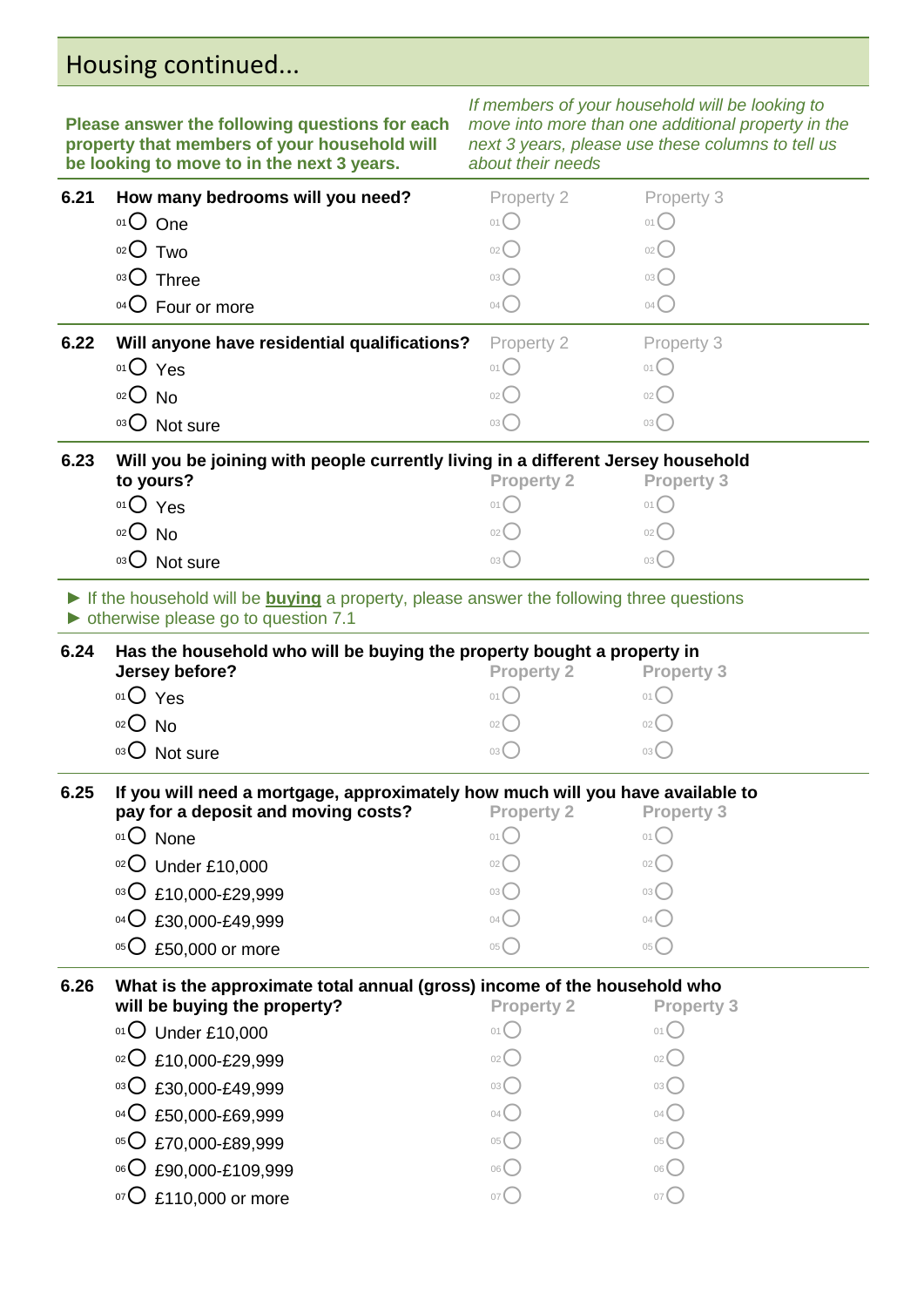# Health and lifestyle

- **7.1 On a scale of zero to ten**, where ten is the best possible life for you and zero is the worst, **please enter a number in the box below corresponding to how good or bad you feel your life is at the moment?**
- **7.2 How often do you socialise (face to face) with people outside of your household?**
	- 01 Daily
	- 02 Weekly
	- 03 Monthly
	- $04$  Rarely
	- $05$  Never

**7.3 If you were in trouble, do you have relatives or friends you can count on to help you whenever you need them?**

- $01$  Yes, in Jersey
- $02$  Yes, but not in Jersey
- $03$  No

**7.4 How much do you agree or disagree that you can influence decisions that affect Jersey?**

- $01$  Strongly agree
- $02$  Slightly agree
- 03 O Slightly disagree
- $04$  Strongly disagree
- $05$  Don't know

#### **7.5 Do you have any longstanding illness, disability or infirmity?**

*(By longstanding, we mean any condition that has lasted, or is expected to last, at least 12 months. Include any problems related to old age.)*

- <sup>01</sup> Yes …**►**please answer the next question
- <sup>02</sup> No …**►**please go to question 7.7

**7.6 Are your day to day activities limited because of your health problem or disability?**

- $01$  Yes, a lot
- $02$  Yes, a little
- $03$  No
- **7.7 Do you use electronic cigarettes ('e-cigarettes')?** 
	- $01$  I use them everyday
	- $02$  I use them often (more than once a week)
	- $03$  I use them sometimes (more than once a month)
	- $04$  I've tried them once or twice
	- $05$  I've never used them
	- $06$  I've never heard of them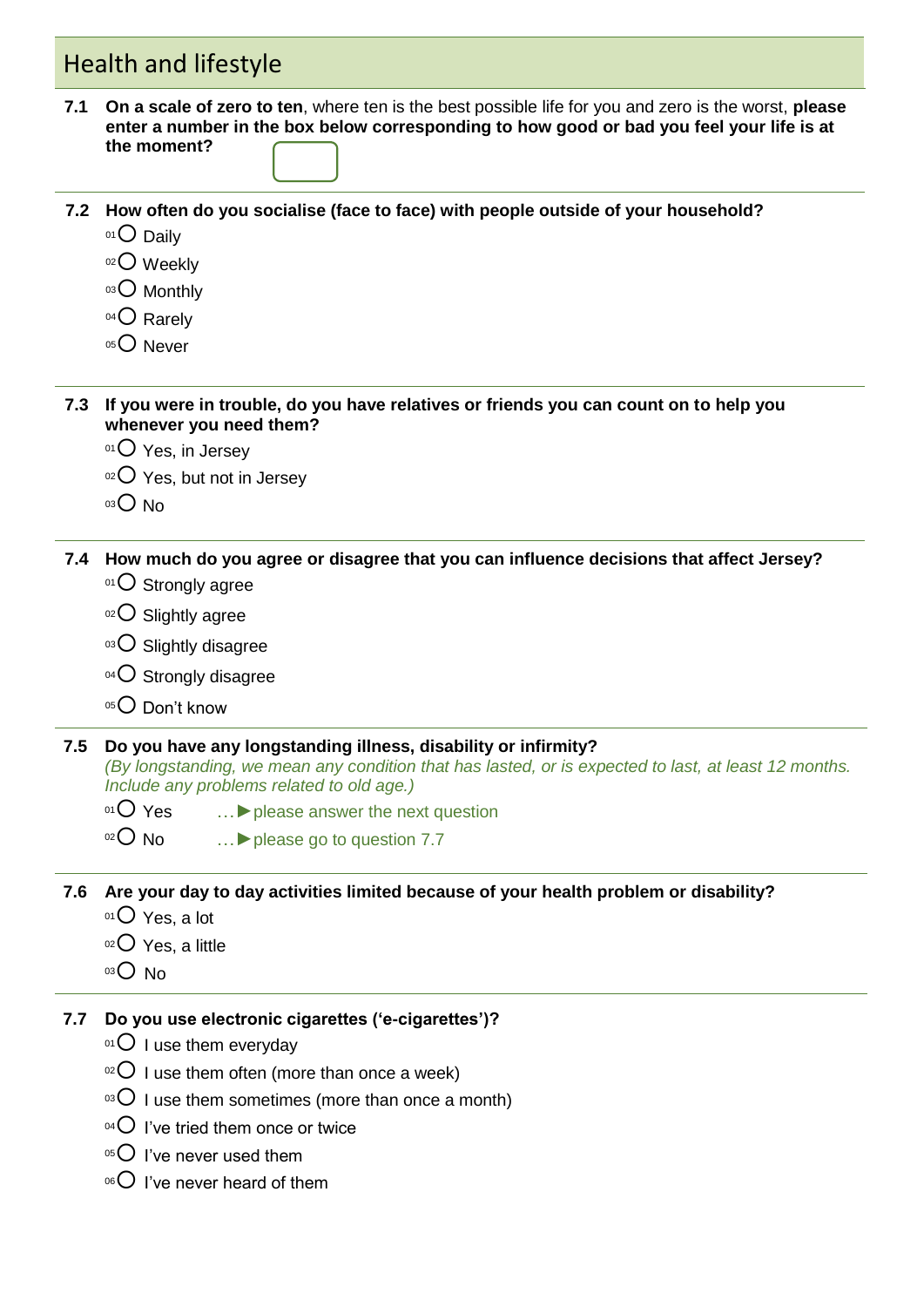# Health and lifestyle continued…

#### **7.8 This question focuses on smoking tobacco cigarettes, cigars, pipes and roll ups only, not e-cigarettes.**

#### **Which of the following best describes you?**

- $01$  I have never smoked / I don't smoke
- $10^{2}$  I used to smoke occasionally, but don't now
- $03$  I used to smoke daily, but don't now
- $04$  I smoke occasionally, but not every day
- $05$  I smoke daily

**7.9 How tall are you?** *(Answer in EITHER metres OR feet and inches)*

| metres | <b>CR</b> | feet | inches |  |
|--------|-----------|------|--------|--|
|        |           |      |        |  |

**7.10 How much do you weigh?** *(Answer in EITHER kilograms, OR stones and pounds)*

**\_\_\_\_\_\_\_\_\_**kilograms **OR \_\_\_\_\_\_\_**stone **\_\_\_\_\_\_\_\_** pounds

|                           | 7.11 What is your waist measurement? (Answer in EITHER centimetres OR inches) |
|---------------------------|-------------------------------------------------------------------------------|
| How to measure your waist |                                                                               |

Note – it is different to belt size!

**Please omit this question if you are currently pregnant**

Find the bottom of your ribs and the top of your hips, and measure around your middle at a point mid-way between these. For many people this will be at the level of the tummy button. Remember not to breathe in!

 **\_\_\_\_\_\_\_\_\_**centimetres **OR \_\_\_\_\_\_\_\_**inches

### Food and Diet

**What counts as "one portion of fruit or vegetable"?**

- **Yes:** fresh, frozen, canned, dried or cooked fruit or vegetables, including pulses, beans and lentils
- **No:** potatoes, chips, yams

Only count fruit juice once, no matter how much you drink.

Examples of "one portion" size: 1 apple/orange/banana; 2 plums/kiwis; a full tablespoon of dried fruit; a small bowl of salad; 2 heaped tablespoons of greens; 3 heaped tablespoons of carrots, sweetcorn, beans or peas.

#### **8.1 How many portions of fruit and vegetables have you eaten** *in the last 24 hours***?**



portions in the last 24 hours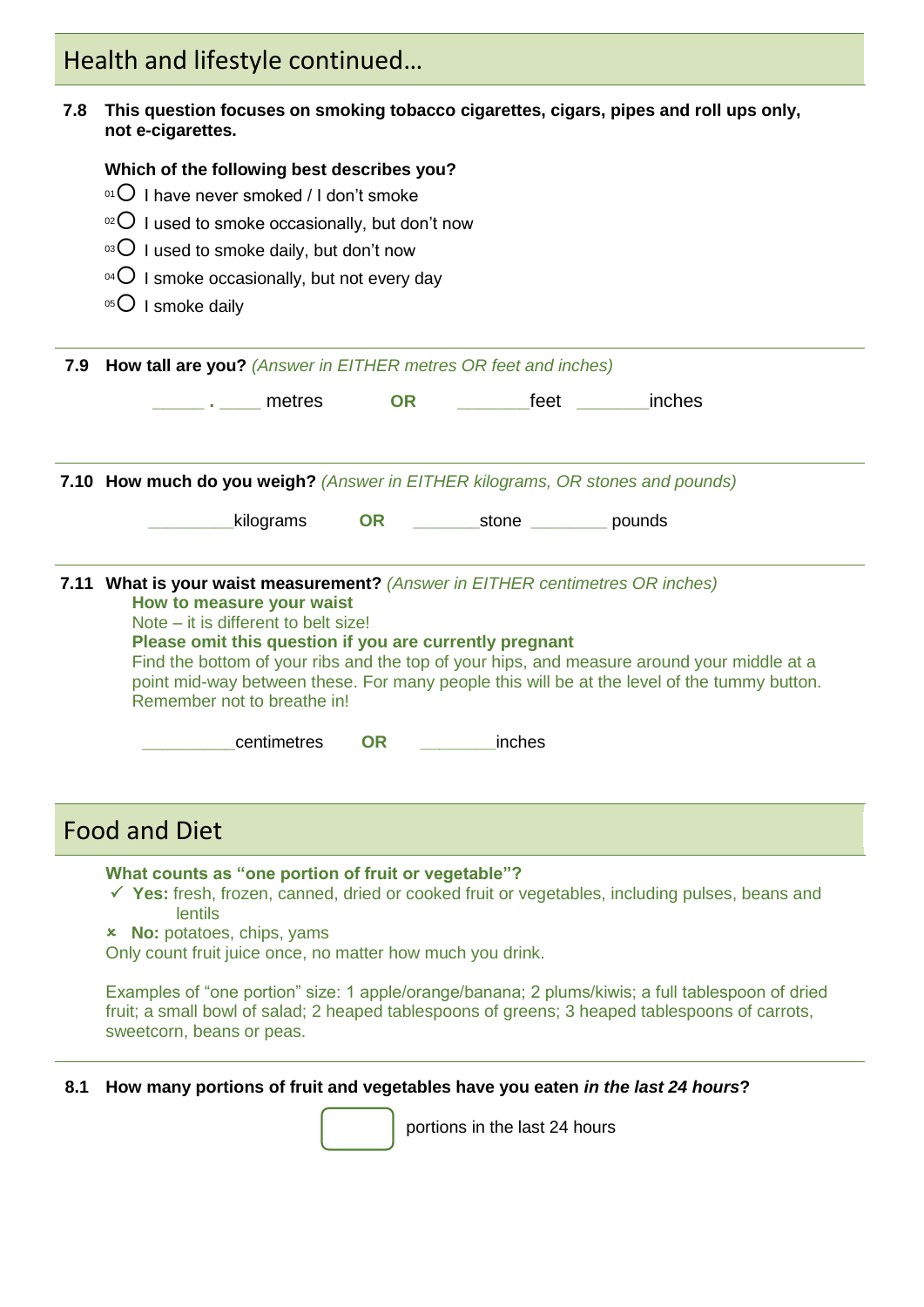#### **7.18.2 Please indicate how much you agree or disagree with the following statements.**

| (Please tick one box in each row)                                            | Agree<br>strongly | Agree<br>slightly | <b>Neither</b><br>agree/<br>disagree | Disagree<br>slightly | <b>Disagree</b><br>strongly |
|------------------------------------------------------------------------------|-------------------|-------------------|--------------------------------------|----------------------|-----------------------------|
| Eating healthily is important to me                                          | $01$ $\bigcirc$   | 02                | 03 <sup>o</sup>                      | $04$ <sup>O</sup>    | 05                          |
| It is difficult to find affordable fruit<br>and vegetables                   | 01O               | O(2)              | 03O                                  | $04$ <sup>O</sup>    | $05$ <sup>O</sup>           |
| I am more likely to buy a product if<br>it has a label showing it is healthy | $01$ $\bigcirc$   | 02                | $03\bigcirc$                         | $04$ <sup>O</sup>    | $05$ <sup>O</sup>           |
| I do not have adequate facilities to<br>cook healthy meals                   | $01$ $\bigcirc$   | 02                | $03\bigcirc$                         | $04$ <sup>O</sup>    | $05$ <sup>O</sup>           |
| I do not have the skills to cook<br>meals from scratch                       | $01$ $\bigcirc$   | 02                | 03O                                  | $04$ <sup>O</sup>    | $05$ <sup>O</sup>           |
| I do not know what foods to cook<br>to make a healthy meal                   | 01O               | 02                | $03\bigcirc$                         | $04$ <sup>O</sup>    | 05                          |
| There is a poor choice of healthy<br>foods in restaurants and canteens       | $01$ $\bigcirc$   | 02                | $03\bigcirc$                         | $04$ <sup>O</sup>    | 05                          |
| There is a poor choice of healthy<br>foods in places where I shop            | 01()              | $_{02}$ $\bigcap$ | 03()                                 | 04()                 | 05()                        |

**8.3 Do you suspect you suffered from a type of food poisoning in 2014?** 

- <sup>01</sup> Yes …**►**please answer the next question
- <sup>02</sup> No …**►**please go to question 8.5
- **8.4 If yes, what do you think was the cause? Please tick any that you suspect caused you to suffer from food poisoning in 2014.**
	- $\Box$  Cooking at home
	- $\Box$  Meal at friend or relatives house
	- $\Box$  Meal from a restaurant/pub/café/take-away etc
	- $\Box$  Other, *(please specify)*
- **8.5 Have you heard of Eat Safe Jersey?** 
	- 01<sup>O</sup> Yes
	- $02$  No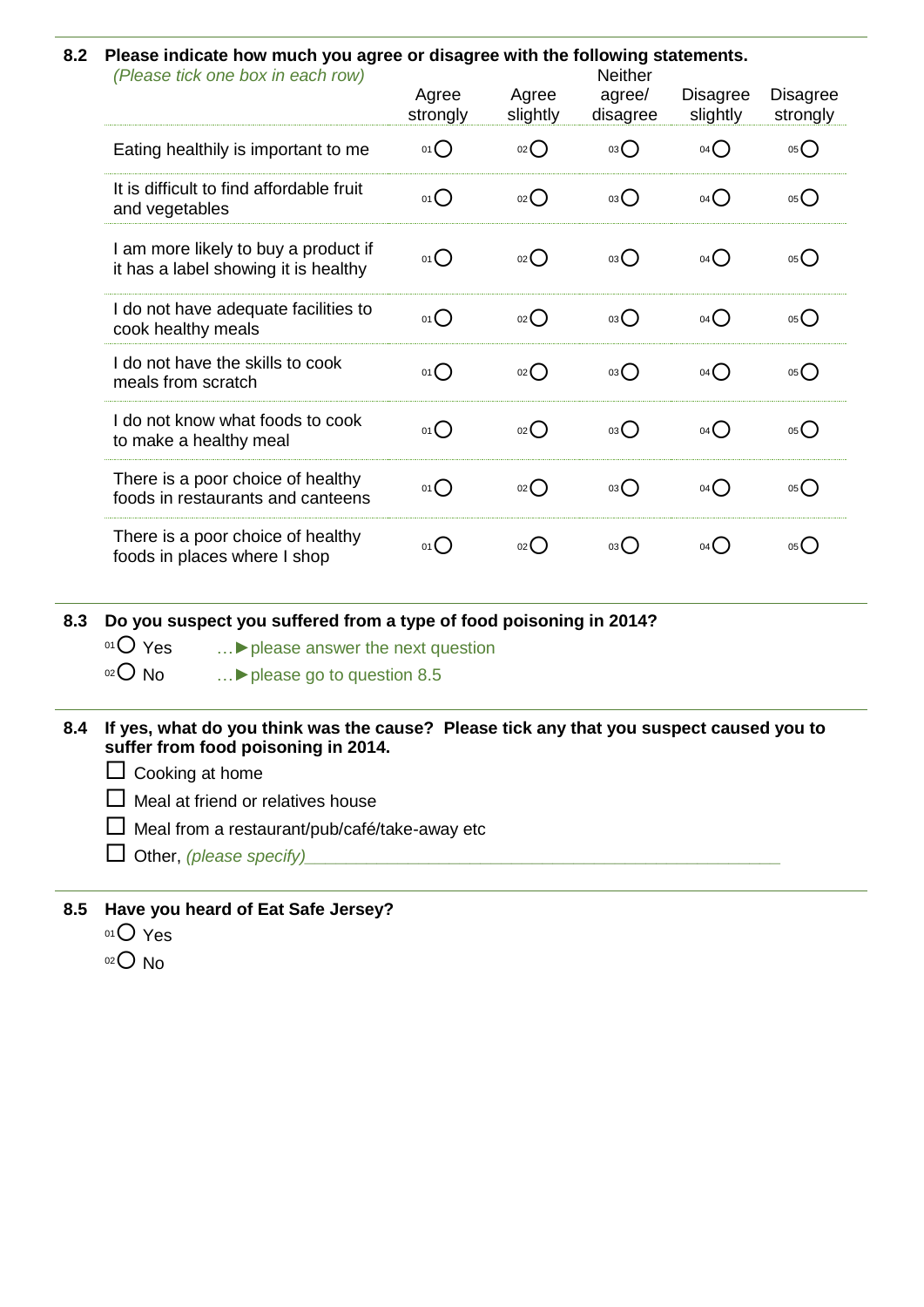## Dental health

- **9.1 4.2 Would you say your dental health (mouth, teeth and/or dentures) is…***(Please tick one only)*
	- 01 Very good
	- 02<sup>O</sup> Good
	- 03 Fair
	- $04$  Bad
	- 05<sup>O</sup> Very bad

**9.2 Adults usually have up to 32 teeth, including the 4 wisdom teeth. How many natural teeth do you have?** *(Please tick one only)*

- $01$  None
- $02$  At least one, but less than 10
- 03 O Between 10 and 19
- $04$  20 or more
- $05$  I have some natural teeth but I don't know how many

**9.3 4.4 Do you have a denture (even if you don't wear it)?** *(Please tick one only)*

- 01<sup>O</sup> Yes
- $02$  No

**9.4 In the last 12 months, have you had any painful aching in your mouth?** *(Please tick one only)*

- 01<sup>O</sup> Never
- $02$  Hardly ever
- 03 Occasionally
- $04$  Fairly often
- $05$  Very often
- **9.5 Which, if any, of the following oral conditions have caused you difficulty in the last 12 months?** *(Please tick all that apply)*
	- $\Box$  Loose or ill-fitting denture
	- $\Box$  Toothache, tooth decay (hole in tooth)
	- $\Box$  Sensitive tooth
	- $\Box$  Loose tooth, bleeding gums, receding gums, abscess or other gum problems
	- $\square$  Bad position of teeth (e.g. crooked or projecting), space between teeth
	- $\Box$  Broken or fractured tooth
	- $\Box$  Missing tooth/teeth
	- $\Box$  Other problem
	- $\Box$  None of the above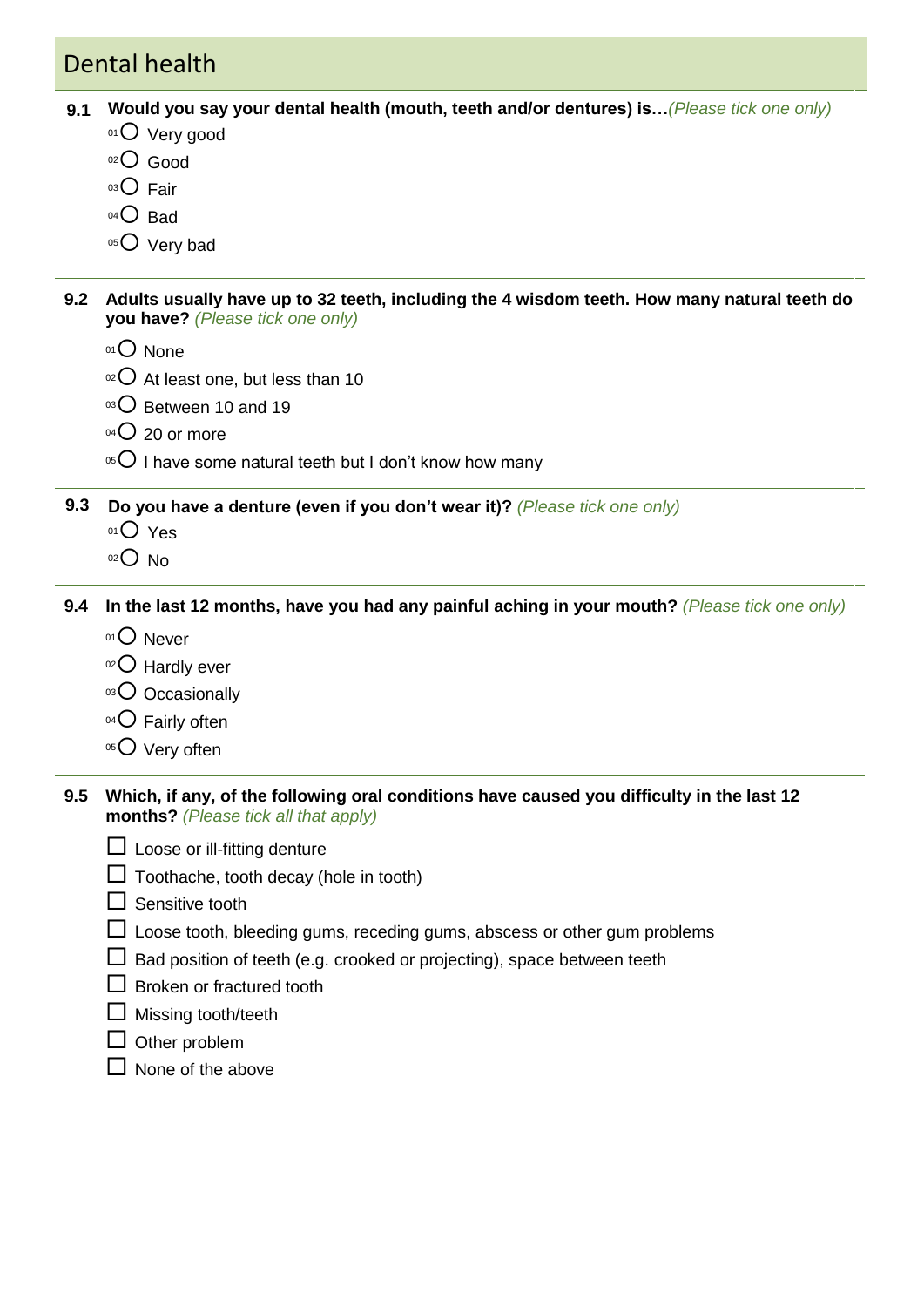### Dental health continued…

- **9.6 How often, on average, do you eat cakes, biscuits, puddings, pastries, sweets or chocolates?** *(Please tick one only)*
	- $01$  6 or more times a week
	- $02$  3 5 times a week
	- $03$  1 2 times a week
	- $04$  Less than once a week
	- 05 Rarely or never
- **9.7 How often, on average, do you have fizzy drinks, fruit juice, or soft drinks like squash, excluding diet or sugar-free drinks?** *(Please tick one only)*
	- $01$  6 or more times a week
	- $02$  3 5 times a week
	- $03$  1 2 times a week
	- $04$  Less than once a week
	- 05 C Rarely or never
- **9.8 Do you usually have sugar in hot drinks like tea or coffee?** *(Please tick one only. If you use artificial sweeteners, tick no)*
	- 01 Yes
	- $02$  No
	- $03$  I don't drink hot drinks
- **9.9 How often do you clean your teeth (or dentures if you have dentures) nowadays?** *(Please tick one only)*
	- $01$  More than twice a day
	- $02$  Twice a dav
	- $03$  Once a day
	- $04$  Less than once a day
	- $05$  Never
- **9.10 About how long ago was your last visit to your dentist? Please don't include a visit where you only saw a dental hygienist** *(Please tick one only)*
	- $01$  within the last 6 months
	- $02$  within the last 7-12 months
	- $\mathrm{^{03}O}$  more than 1, but less than 2 years ago
	- $^{04}$ C more than 2, but less than 3 years ago
	- $105$  more than 3, but less than 5 years ago
	- $10^{\circ}$  more than 5, but less than 10 years ago
	- $10^{10}$  more than 10 years ago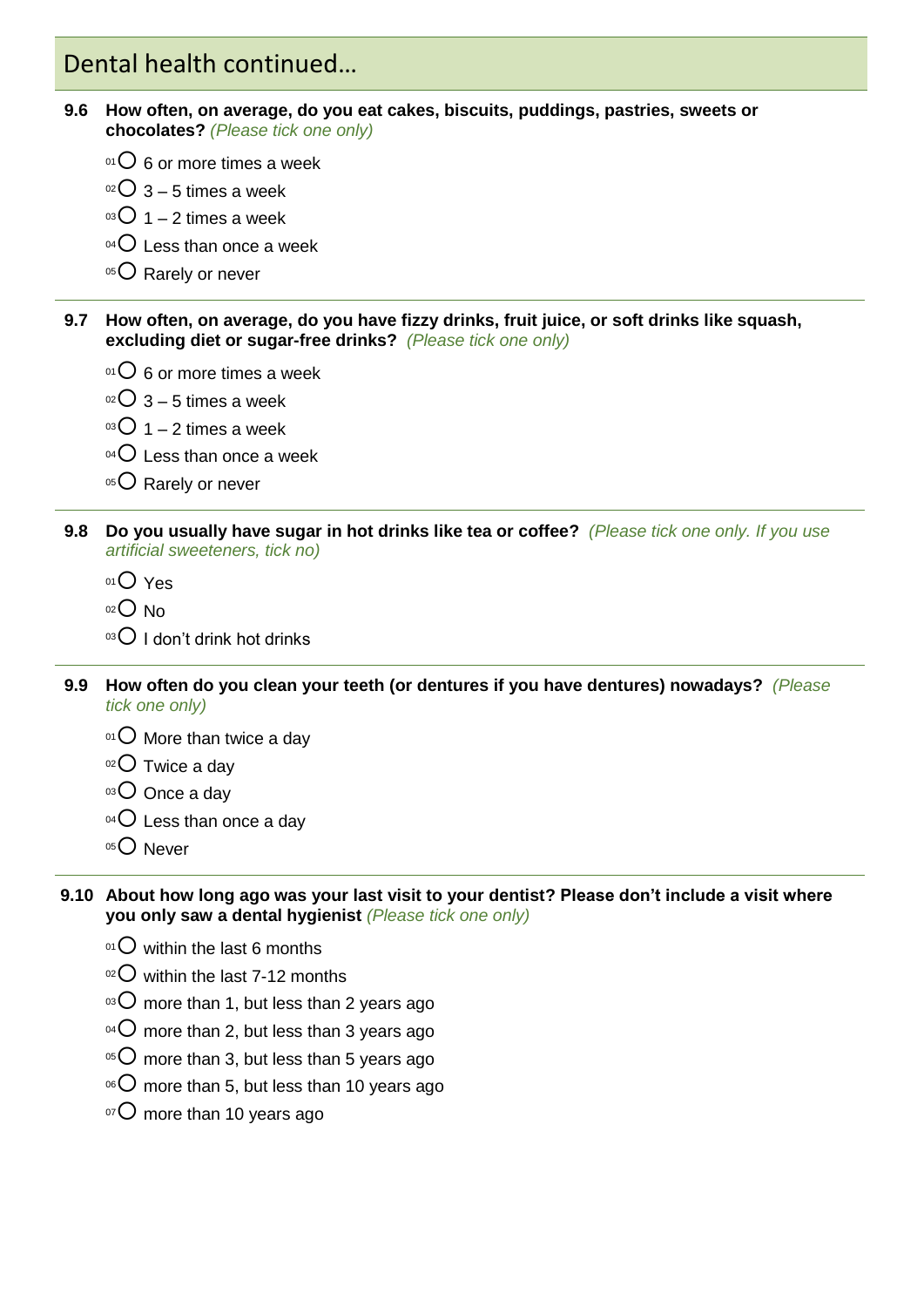### Being active

- **10.1 4.6 Would you say that you are**: *(Please tick one box only)*
	- $01$  Very physically active
	- $02$  Fairly physically active
	- $03$  Not very physically active
	- $04$  Not at all physically active
- **10.2 How many times in a** *typical* **week do you normally undertake moderate intensity sport or physical activity whilst at a sports club or using public facilities, for 30 minutes or longer**  (this may be built up in spells of 10 or 15 minutes).

This includes all organised sport in which you participate through a club and also activities involving the use of public facilities such as gyms, golf, keep fit and swimming. *(Please tick one box only)*

- 01<sup>O</sup> None
- 02 Once
- $03$  Twice
- $04$  Three times
- $05$  Four times
- $06$  Five or more times
- **10.3 4.7 4.8 In addition, how many times in a** *typical* **week do you normally undertake any other moderate physical activity for 30 minutes or longer** (this may be built up in spells of 10 or 15 minutes).

**4.10** This includes any manual work as part of your job and also physical activity such as cycling to work or the shops, brisk walking, dancing, jogging, swimming in the sea, heavy gardening and housework. *(Please tick one box only)*

- $01$  None
- $02$  Once
- $03$  Twice
- $04$  Three times
- $05$  Four times
- **4.12** <sup>06</sup> Five or more times

**10.4 Would you like to do more exercise or physical activity than you do at the moment?**

 $01$  Yes

**4.13**

- $02$  No
- **10.5 Have you heard of 'Jersey Health Walks'?**
	- $01$  Yes
	- $02$  No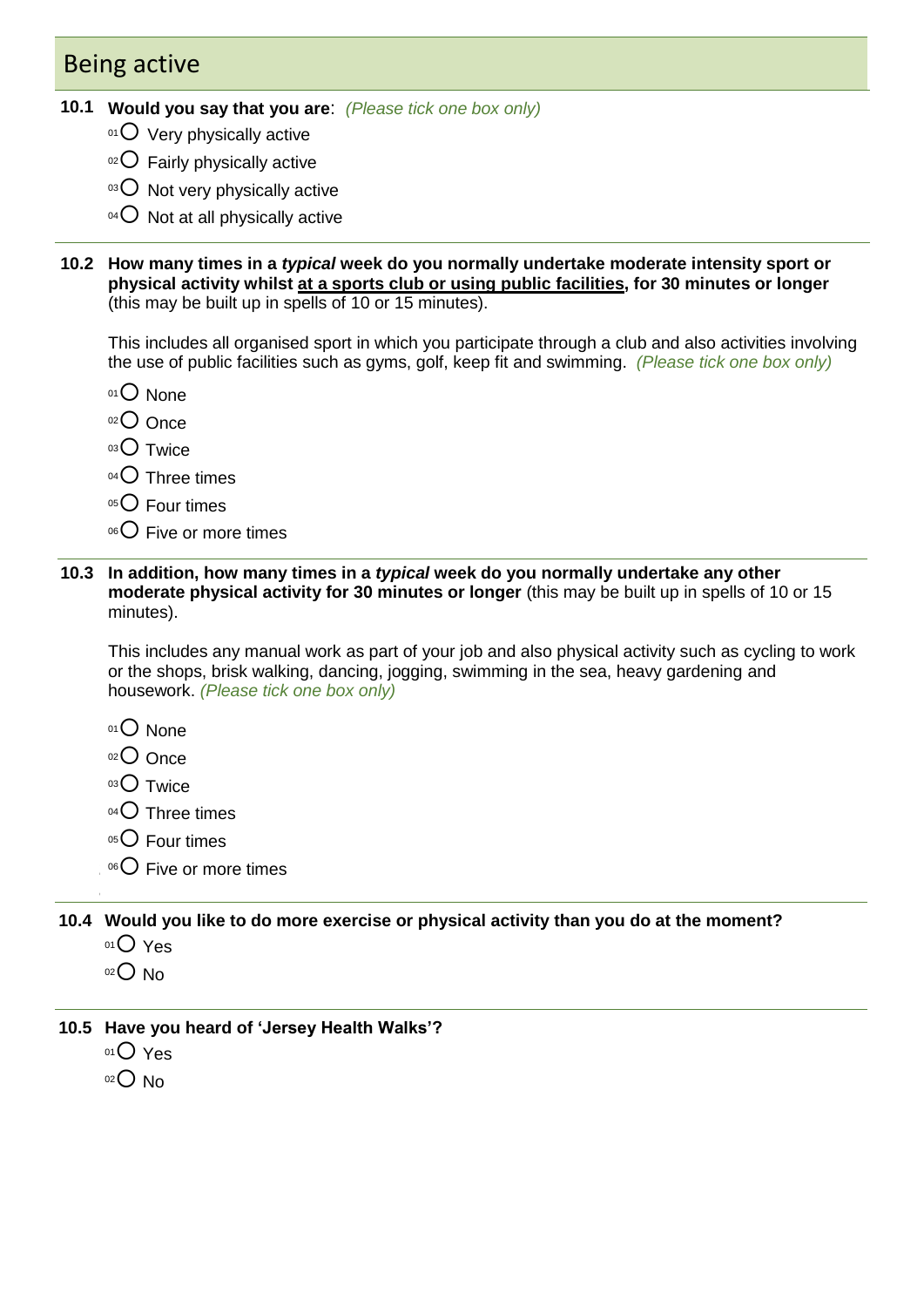### Travelling to work **► If you do not work, go to question 12.1 "States of Jersey libraries"**

#### **11.1 Do you work in town?**

- 01<sup>O</sup> Yes
- $02$  No

#### **11.2 How do you usually travel to work, the majority of the time***?*

- *Tick the box for the longest part, by distance, of your usual journey to work*
- 01 O Motorbike / moped
- $02$  Walk
- 03<sup>O</sup> Cycle
- $04$  Bus
- $05$  Taxi
- $06$  I work from home / I live at place of work
- $107$  Car or van on my own
- $08$  Car or van with other people

**► If you usually travel to work by car, van or taxi please answer the next question**

**► Otherwise go to question 12.1**

#### **11.3 How often do you use any other ways to travel to work as the longest part of your journey***?*

| Tick one box on each row | 2 or more<br>times a | Once a<br>WAAK | At least<br>once a<br>month | Occasion- | 191/9r |
|--------------------------|----------------------|----------------|-----------------------------|-----------|--------|
| Walk                     |                      |                |                             |           |        |
|                          |                      |                |                             |           |        |
|                          |                      |                |                             |           |        |

# States of Jersey libraries

- **12.1 Do you have a library card for the States of Jersey libraries?**
	- 01<sup>O</sup> Yes
	- $02$  No
	- 03 Don't know

#### **12.2 How often have you used each of the following States of Jersey library facilities in the last year?**

| Tick one box in each row       | Weekly | Monthly         | A few times<br>a year | Once or<br>twice | <b>Never</b> |
|--------------------------------|--------|-----------------|-----------------------|------------------|--------------|
| Town library                   |        | 02(             | 03(                   | 04 (             | 05 L         |
| Les Quennevais branch library  |        | 02 <sub>l</sub> | 03 (                  | 04 L             |              |
| Mobile library                 |        | 02              | 03(                   | 04 L             |              |
| Library website                |        | 021             | 03 (                  | 04 L             |              |
| House & homes delivery service |        |                 | 03 (                  |                  |              |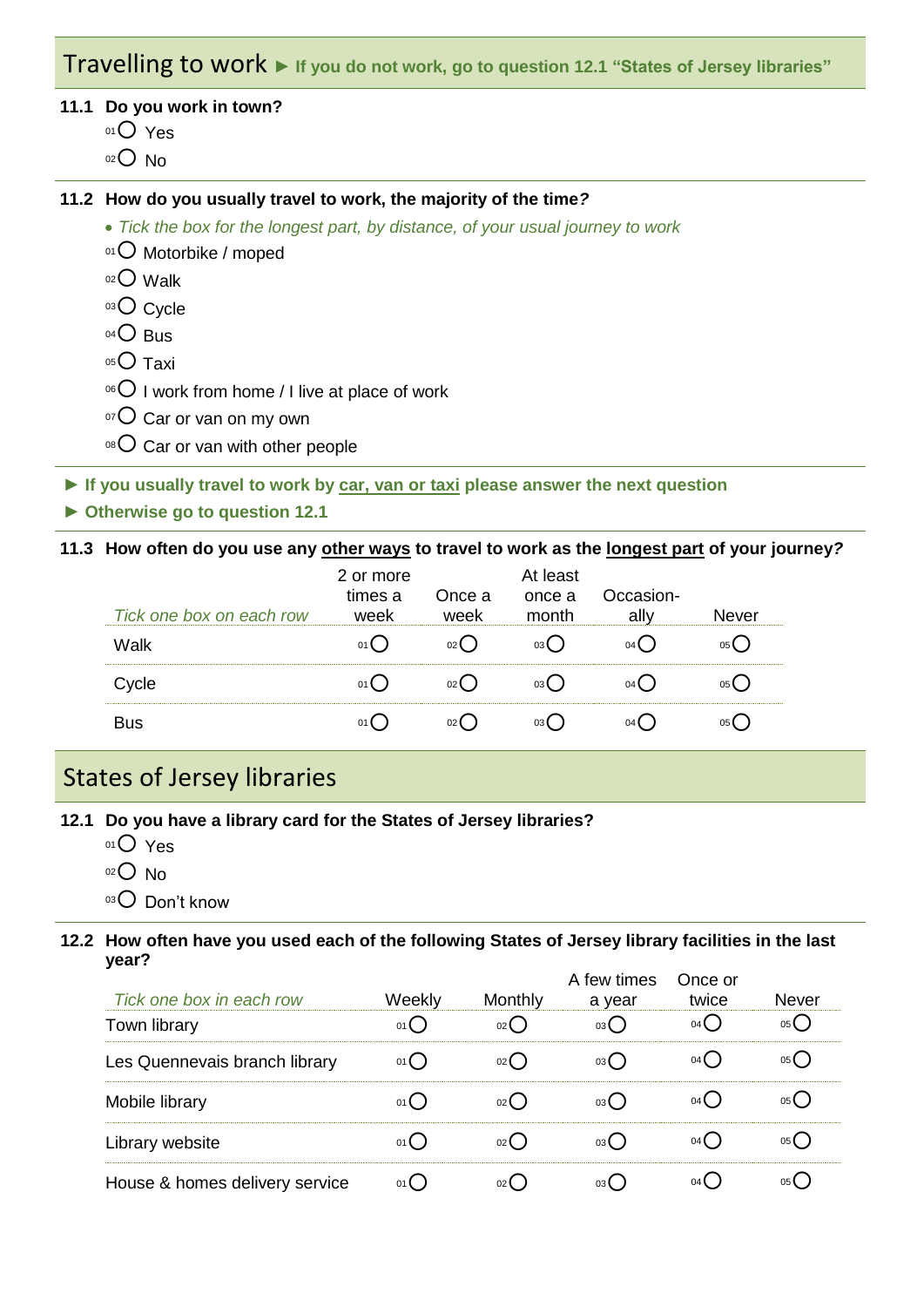# States of Jersey libraries continued…

**► If you have 'never' used any of the States of Jersey library facilities in the last year, please go to question 12.4**

**► Otherwise please answer the next question**

#### **12.3 Which of the following have you done at a States of Jersey library facility in the last 12 months?** *Please tick all that apply*

- $\Box$  Downloaded an e-book, magazine or audio book
- $\Box$  Borrowed a paper book
- $\Box$  Read the newspapers/magazines
- $\Box$  Used the reference section
- $\Box$  Visited the children's library
- $\Box$  Used the study areas
- $\Box$  Used the computers
- $\Box$  Attended an event or activity in the library
- $\Box$  Used the wifi
- $\Box$  None of the above

#### **12.4 If you have not used the States of Jersey library facilities in the last 12 months, why is this?**  *Please tick all that apply*

- $\Box$  Too busy, not enough time
- $\Box$  Not interested / no need
- $\Box$  Opening times not convenient for me
- **□** Location not convenient
- $\Box$  Books I'm interested in aren't always available
- $\Box$  Resources not available in my language
- Other *please specify \_\_\_\_\_\_\_\_\_\_\_\_\_\_\_*

#### **12.5 Which of the following would encourage you to use the library more?**

*Please tick all that apply*

- $\Box$  Late night opening on some weekdays
- $\Box$  Longer opening hours at weekends
- $\Box$  More copies of popular books
- $\Box$  Wider range of books, newspapers and magazines
- $\Box$  Greater range of downloadable e-books and magazines
- $\Box$  More events for children such as story time
- $\Box$  More events for adults, such as talks, reading groups, workshops
- $\Box$  Other *please specify*
- $\Box$  Nothing would encourage me to use the library more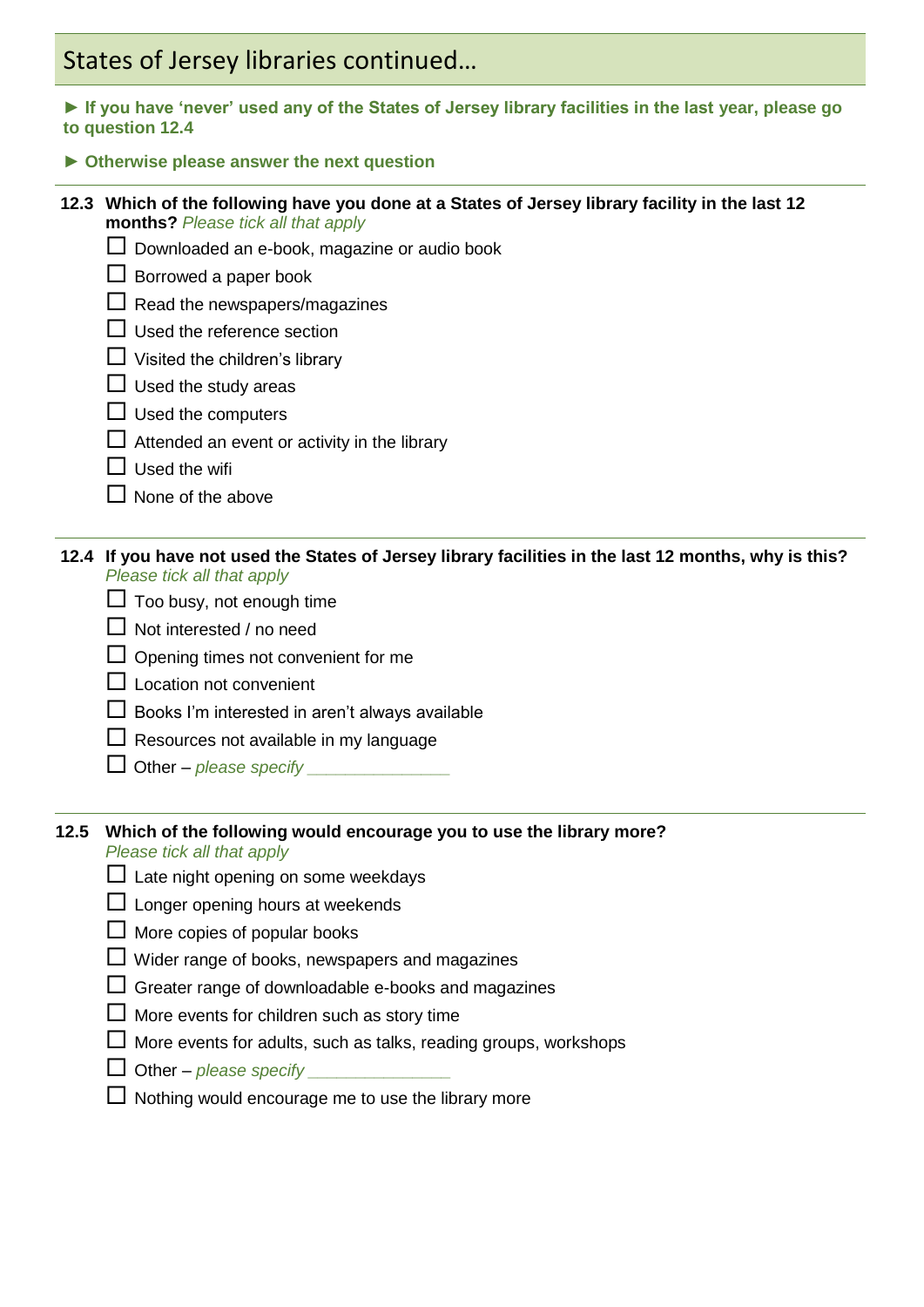# Speed Limits in Jersey

- **13.1 How much do you agree or disagree with the following statement: "There should be an all Island maximum speed limit of 30 m.p.h., with a few exceptions on specific roads such as Victoria Avenue."**
	- 01 O Strongly agree
	- $02$  Slightly agree
	- 03 O Slightly disagree
	- 04 O Strongly disagree
	- 05 O Not sure

**13.2 How much do you agree or disagree with the following statement: "There should be a maximum speed limit of 20 m.p.h. inside the Ring Road of St. Helier."** 

- $01$  Strongly agree
- $02$  Slightly agree
- 03 O Slightly disagree
- 04 O Strongly disagree
- 05<sup>O</sup> Not sure

#### **13.3 How much do you agree or disagree with the following statement: "There should be a maximum speed limit of 20 m.p.h. in village centres."**

- $01$  Strongly agree
- 02 O Slightly agree
- 03 O Slightly disagree
- $04$  Strongly disagree
- $05$  Not sure

### Facilities in Jersey

#### **14.1 How do you rate the following in Jersey?**

| Tick one box in each row                                             | Very<br>good | Good       | Poor | Very<br>poor    | Don't<br>know     |
|----------------------------------------------------------------------|--------------|------------|------|-----------------|-------------------|
| Cleanliness of roads and pavements                                   | 01()         | 02         | 03   | $04$ $\bigcirc$ | $05$ <sup>O</sup> |
| Cleanliness of multi-storey car parks                                | 01()         | 02         | 03() | 04()            | $05$ <sup>O</sup> |
| Cleanliness of public toilets in multi-story car<br>parks            | 01()         | 02()       | 03() | 04()            | 05                |
| Cleanliness of main and fish market in town                          | 01()         | 02()       | 03() | 04()            | 05()              |
| Cleanliness of public toilets in the main and fish<br>market in town | 01()         | $_{02}$ () | 03() | 04()            | $05$ <sup>O</sup> |
| Cleanliness of other public toilets in the island                    | 01()         | 02         | 03() | 04()            | 05()              |
| Cleanliness of piers and areas around the<br>harbour buildings       | 01()         | $02$ (     | 03() | 04()            | 05()              |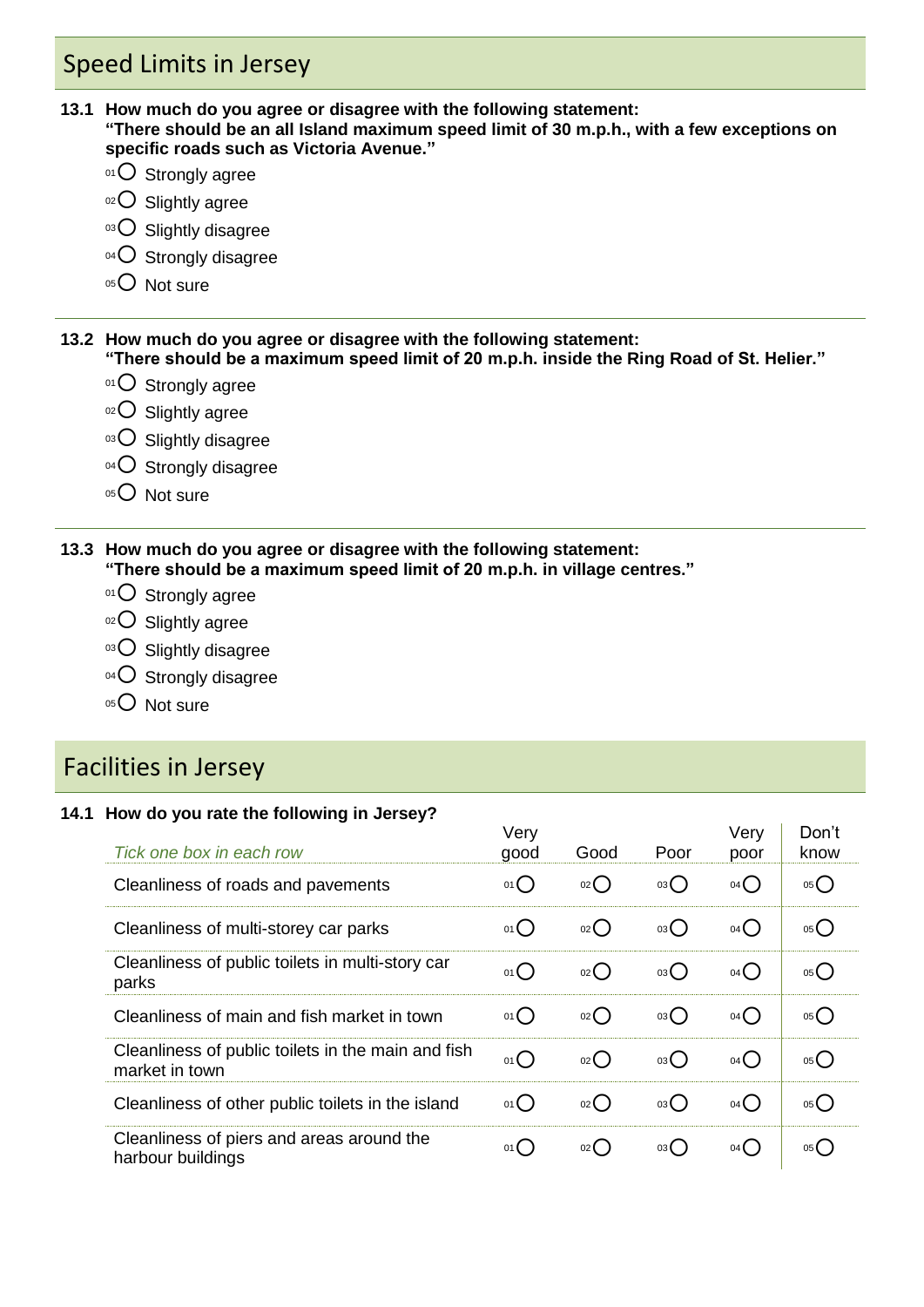# Facilities in Jersey continued…

#### **14.2 How often do you visit any of these parks?**

| Tick one box in each row          | <b>Never</b> | Less than<br>monthly | Monthly | Weekly | Daily or<br>almost<br>daily |
|-----------------------------------|--------------|----------------------|---------|--------|-----------------------------|
| <b>Howard Davis Park</b>          | 01()         | 02()                 | 03()    | 04()   | 05(                         |
| Millbrook (Coronation) Park       | 01()         | 02()                 | 03()    | 04()   | 05(                         |
| Millennium Town Park              | 01()         | 02()                 | 03()    | 04()   | $05($ )                     |
| <b>Sir Winston Churchill Park</b> | 01()         | 02()                 | 03()    | 04()   | 05(                         |
| <b>Gorey Gardens</b>              | $01$ $($     | 02()                 | 03(     | 04()   | 05(                         |

#### **14.3 How would you rate the following in Jersey?**

| Tick one box in each row                         | Don't use       | Very good | Good | Poor              | Very poor         |
|--------------------------------------------------|-----------------|-----------|------|-------------------|-------------------|
| <b>Standard of Howard Davis Park</b>             | $01$ $\bigcirc$ | 02        | 03() | $04$ <sup>O</sup> | 05()              |
| Standard of Millbrook (Coronation)<br>Park       | $01$ $\bigcirc$ | 02        | 03() | $04$ <sup>O</sup> | $05$ <sup>O</sup> |
| <b>Standard of Millennium Town Park</b>          | $01$ $\bigcirc$ | 02        | 03() | $04$ <sup>O</sup> | 05()              |
| <b>Standard of Sir Winston Churchill</b><br>Park | 01()            | 02        | 03() | 04()              | 05()              |
| <b>Standard of Gorey Gardens</b>                 | 01              | O(2)      | 03() | $04$ <sup>O</sup> | 05                |
| Standard of other public gardens                 | $01$ $\bigcirc$ | O(2)      | 03() | 04()              | 05()              |
| Standard / quality of Railway Walk               | 01()            | 02        | 03() | 04()              | 05()              |

# Recycling

**15.1 How much of each of the following items do you and your household recycle (i.e. take to a recycling facility and / or separate for doorstep collection)?**  $\mathbf{q}^{(1)}$  .  $\Box$ 

| Tick one box in each row                    | All             | <b>Most</b>        | Some | None              | Don't<br>know     |
|---------------------------------------------|-----------------|--------------------|------|-------------------|-------------------|
| Newspapers and magazines                    | $01$ $\bigcirc$ | 02                 | 03   | $04$ $\bigcirc$   | 05                |
| Cardboard                                   | 01()            | $_{02}$ $\bigcirc$ | 03   | $04$ $\bigcirc$   | 05()              |
| Glass bottles and jars                      | 01()            | $_{02}$ $\bigcirc$ | 03   | $04$ $\bigcirc$   | 05()              |
| Metal packaging i.e. food and<br>drink cans | 01()            | 02                 | 03   | $04$ <sup>O</sup> | 05                |
| <b>Plastic bottles</b>                      | 01()            | $02$ $\bigcirc$    | 03() | $04$ $\bigcirc$   | 05()              |
| Clothes / textiles                          | 01()            | $_{02}()$          | 03() | $04$ $\bigcirc$   | 05()              |
| <b>Batteries</b>                            | 01()            | $02$ $\bigcirc$    | 03() | $04$ <sup>O</sup> | $05$ <sup>O</sup> |
| Electrical goods                            | 01()            | $02$ (             | 03(  | 04()              | 05()              |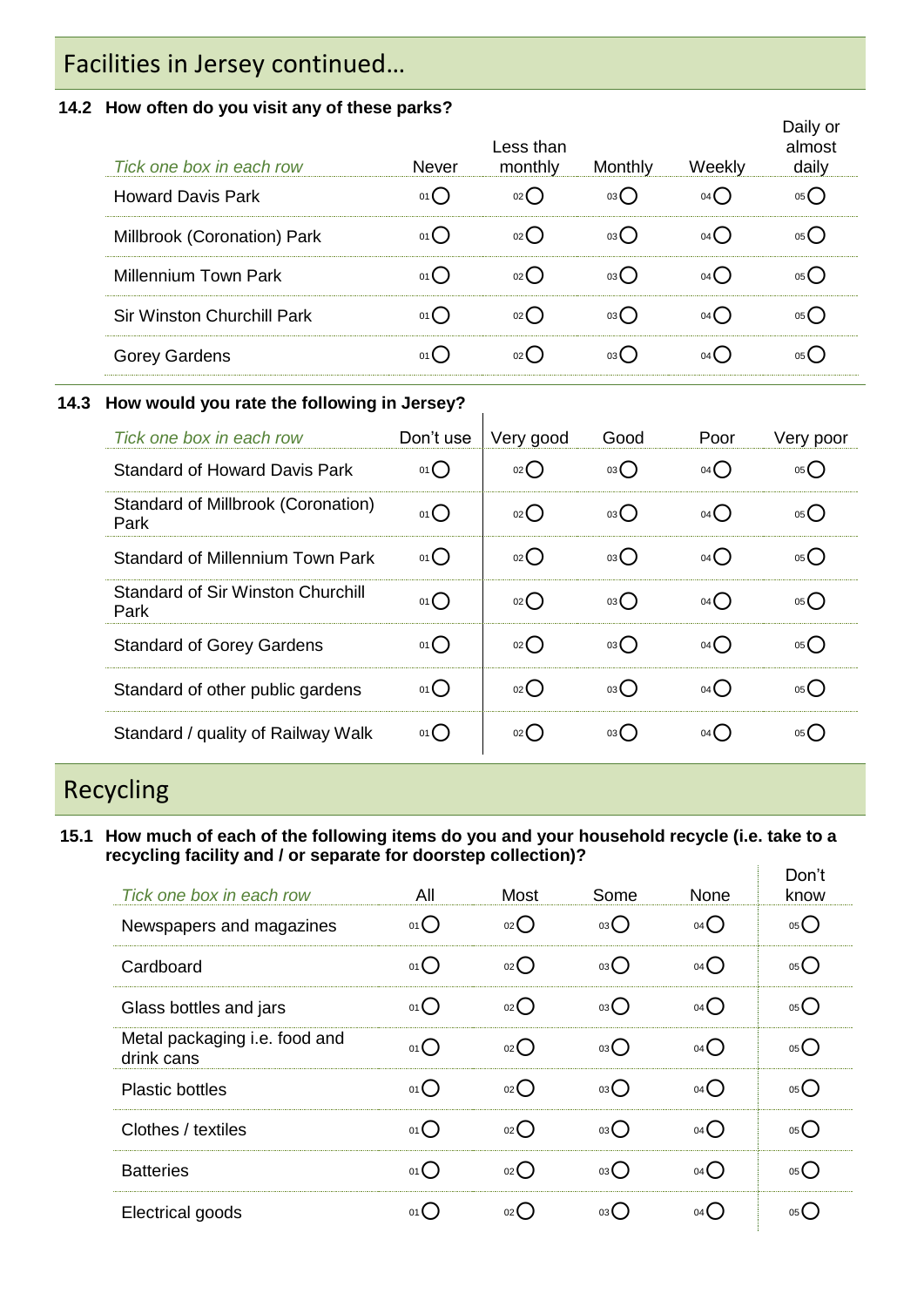# Recycling continued…

#### **15.2 Which of the following would encourage you to recycle more?**

*(Tick all that apply)*

- $\Box$  Closer recycling facilities
- $\square$  Storage space at home
- $\Box$  Having containers for recycling
- $\Box$  More information on recycling facilities
- $\Box$  Kerbside (doorstep) collections
- $\Box$  Nothing

#### **15.3 If you would not consider recycling more, why is this?**

#### *(Tick all that apply)*

- $\Box$  I already recycle as much as possible
- $\Box$  Not interested
- $\Box$  Not enough time
- $\Box$  Not much household waste
- $\Box$  Not enough storage space
- Other, *please specify*:**\_\_\_\_\_\_\_\_\_\_\_\_\_\_\_\_\_\_\_\_\_\_\_\_\_\_\_\_**

#### **15.4 Do you home compost your food and garden waste?** (*Tick one only)*

- $01$  Yes
- $02$  No
- 03 Don't know

#### **15.5 How do you recycle your household waste? Do you use…**

| Tick one box in each row                                        | Yes            | <b>No</b>          |
|-----------------------------------------------------------------|----------------|--------------------|
| Parish glass collection or glass banks                          | 01()           | $_{02}$ $\bigcirc$ |
| Parish doorstep recycling collection (kerbside)                 | $01$ $\bigcap$ | 02                 |
| Island wide recycling banks for paper, cans and plastic bottles | 01()           | $02$ $\bigcirc$    |
| Bellozanne's Household Recycling Centre                         | 01()           | $_{02}$ ()         |
| Bellozanne's Household Green Waste site                         | 01()           | $_{02}()$          |
| Salvation Army clothing banks (textiles, clothes, shoes, etc.)  | 01()           | $_{02}()$          |
| Battery recycling banks                                         | 01()           | 02()               |
| Home composter                                                  | 01()           | $_{02}()$          |
| Charity shops, car boot sales, etc.                             | 01()           | $_{02}( )$         |
| Other, <i>please specify:</i>                                   | $01$ (         | $02$ (             |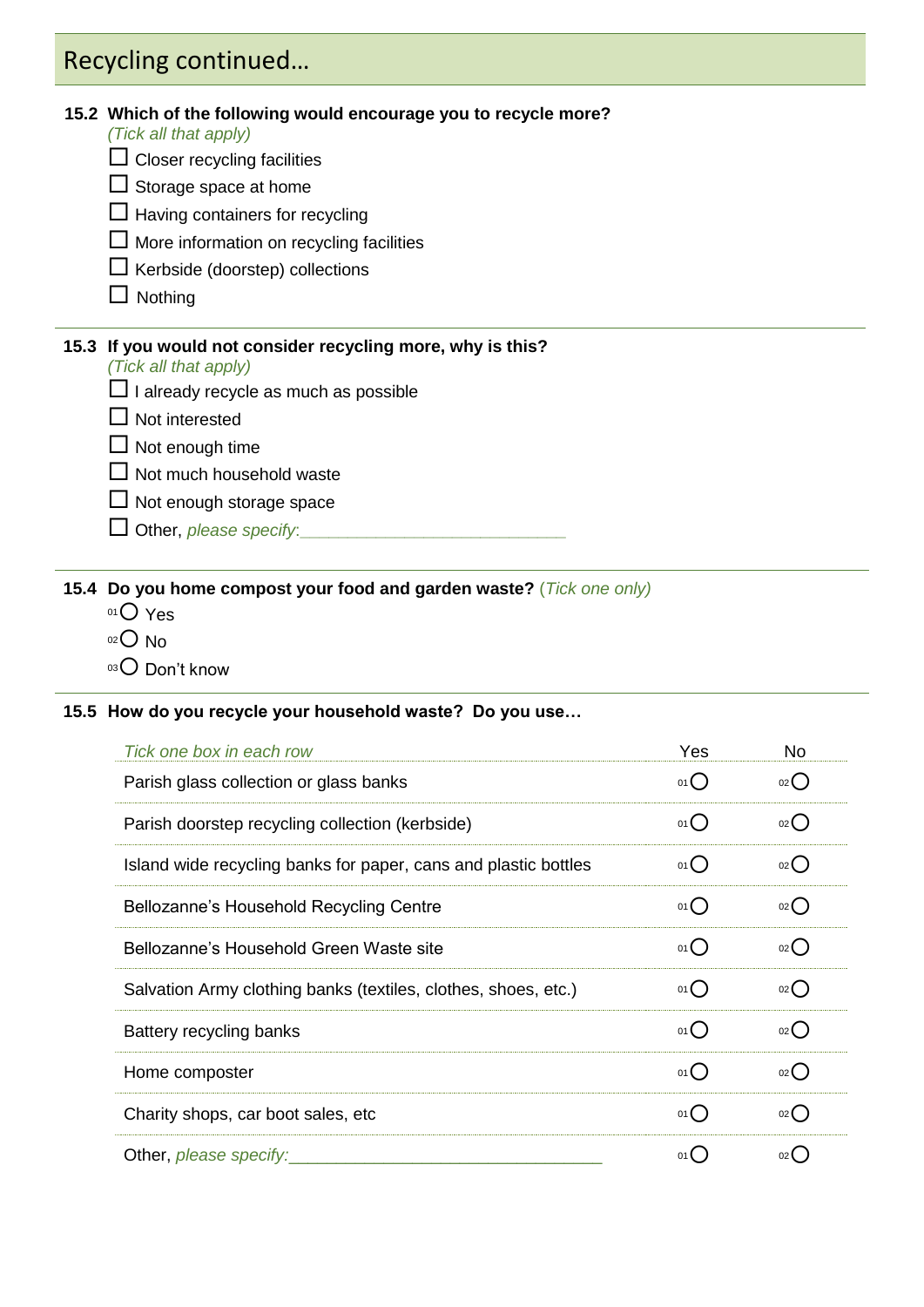# Recycling continued…

#### **15.6 How convenient is it for you to recycle your household waste?**

- $01$  Very convenient
- $02$  Fairly convenient
- 03 O Not very convenient
- $04$  Not at all convenient
- 05 Don't know

#### **15.7 If you wanted to find out more information about how to recycle more of your household waste, what would you do?**

*(Tick all that apply)*

- $\square$  Contact the Recycling Officer
- $\Box$  Visit the States of Jersey website
- Visit 'Recycle For Jersey' Facebook page
- $\square$  Contact (or visit) my Parish Hall
- $\square$  Look at the local media
- $\square$  Ask family / friends
- $\Box$  Other, *please specify:*
- $\Box$  None of the above / Not sure

#### **15.8 When thinking about recycling your household waste, which of these statements best describes how important recycling is to you personally?** *(Tick one only)*

- $01$  Very important
- $02$  Fairly important
- 03 O Not very important
- $04$  Not at all important
- 05<sup>O</sup> Don't know

#### **15.9 To what extent do you agree or disagree with the following statements?**

| Tick one box in each row                                      | Strongly<br>agree | Agree           | <b>Disagree</b> | Strongly<br>disagree |
|---------------------------------------------------------------|-------------------|-----------------|-----------------|----------------------|
| I know what happens to the materials I recycle                | 01()              | 02()            | 03()            | 04(                  |
| I know what materials can and can't be<br>recycled            | 01()              | 02(             | 03(             | 04 (                 |
| I know where to find information about recycling<br>in Jersey | 01()              | 02()            | 03()            | 04 (                 |
| I understand the environmental benefits of<br>recycling       | 01(               | 02 <sup>l</sup> | 03(             |                      |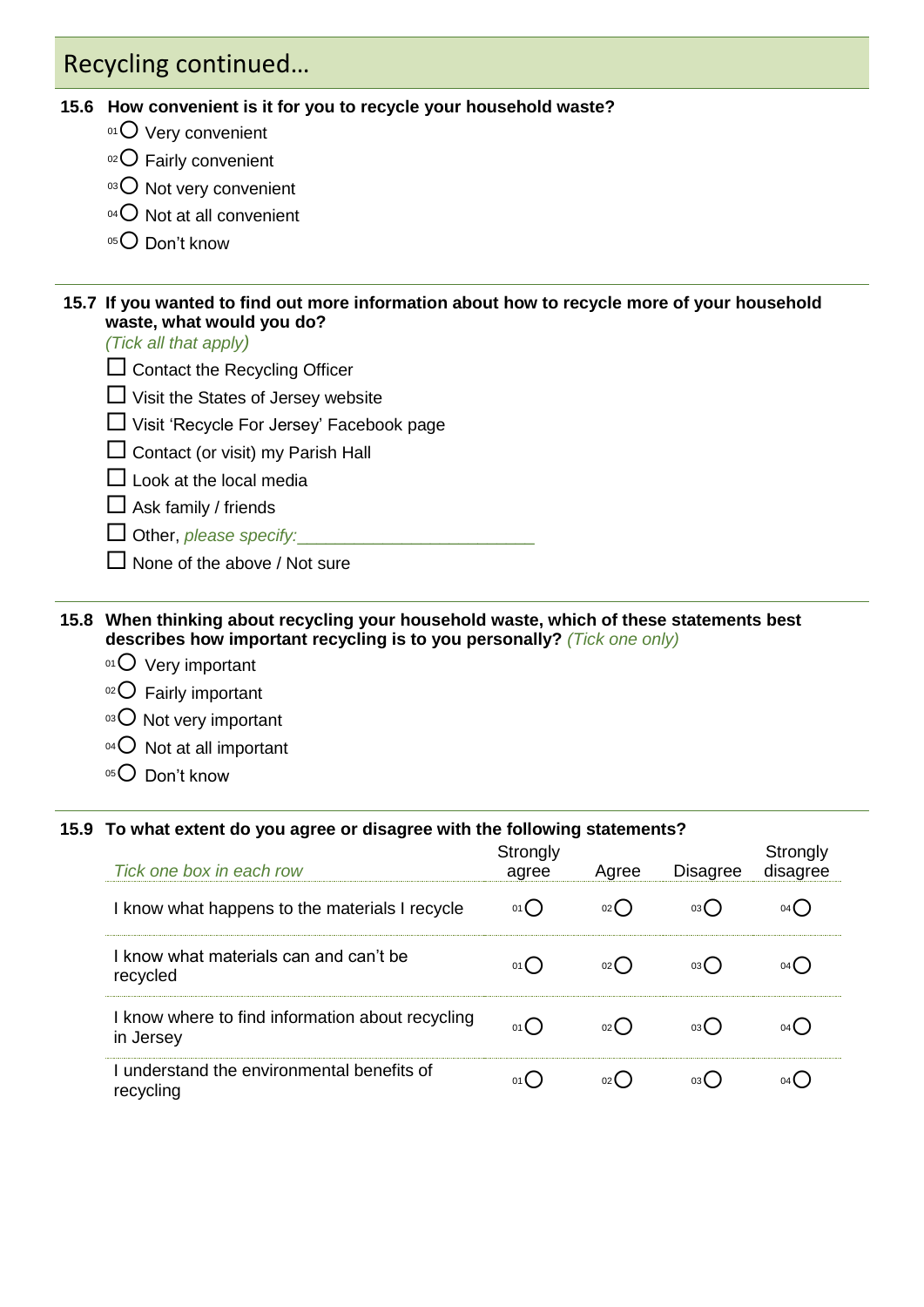### Pensions

**16.1** Approximately, what is your total household income (before tax)?

| Less than $£15,000$ | £65,000 - £74,999   |
|---------------------|---------------------|
| £15,000 - £24,999   | £75,000 - £84,999   |
| £25,000 - £34,999   | £85,000 - £94,999   |
| £35,000 - £44,999   | £95,000 - £104,999  |
| £45.000 - £54.999   | £105,000 - £114,999 |
| £55,000 - £64,999   | £115,000 or more    |
|                     |                     |

**16.2** At what age do you currently plan to stop working, or *did* you stop working?

- *If you have retired, please enter the age you retired at*
- *If you're a home-maker and not planning on returning to work, please enter the age you were when you stopped paid employment*
- *If you are unable to work again for health reasons, please enter the age you were when you stopped paid employment*



**16.3** Which of the following would encourage you to work beyond normal pension age? *('normal pension age' is currently 65 and will start to increase from 2020 gradually rising to 67 by the year 2031)*

|                                                                                                                                                                                                                                                                                                                                                                                                        | Major<br>encouragement                    | Some<br>encouragement | No difference<br>at all |
|--------------------------------------------------------------------------------------------------------------------------------------------------------------------------------------------------------------------------------------------------------------------------------------------------------------------------------------------------------------------------------------------------------|-------------------------------------------|-----------------------|-------------------------|
| Extra tax breaks for wages earned<br>beyond normal pension age                                                                                                                                                                                                                                                                                                                                         | $01$ <sup><math>\blacksquare</math></sup> | 02 <sup>0</sup>       | 03 (                    |
| Opportunities for part-time working or<br>job sharing                                                                                                                                                                                                                                                                                                                                                  | 01()                                      | $02$ (                | 03 (                    |
| Less stressful job                                                                                                                                                                                                                                                                                                                                                                                     | $01$ <sup><math>\sim</math></sup>         | $02$ (                | 03 (                    |
| Less physically demanding job                                                                                                                                                                                                                                                                                                                                                                          | 01()                                      | $02$ (                | 03 (                    |
| Re-training to change jobs                                                                                                                                                                                                                                                                                                                                                                             | 01()                                      | 02                    | 03 (                    |
| Higher value pension when you retire<br>later                                                                                                                                                                                                                                                                                                                                                          | $01$ (                                    | 02                    | 03 L                    |
| $\bigcap_{k \geq 0} \bigcup_{n=1}^{\infty} \bigcap_{k=1}^{\infty} \bigcap_{k=1}^{\infty} \bigcap_{k=1}^{\infty} \bigcap_{k=1}^{\infty} \bigcap_{k=1}^{\infty} \bigcap_{k=1}^{\infty} \bigcap_{k=1}^{\infty} \bigcap_{k=1}^{\infty} \bigcap_{k=1}^{\infty} \bigcap_{k=1}^{\infty} \bigcap_{k=1}^{\infty} \bigcap_{k=1}^{\infty} \bigcap_{k=1}^{\infty} \bigcap_{k=1}^{\infty} \bigcap_{k=1}^{\infty} \$ |                                           |                       |                         |

Other – *please specify\_\_\_\_\_\_\_\_\_\_\_\_\_\_\_\_\_\_\_*

**► If you are below the age of 65 years, please answer the next question**

**► Otherwise please go to question 16.5**

**16.4** If you are below the age of 65, to what extent do you agree with the following statements:

|                                                                               | Agree<br>strongly | Agree<br>slightly | <b>Disagree</b><br>slightly | <b>Disagree</b><br>strongly | Don't<br>know |
|-------------------------------------------------------------------------------|-------------------|-------------------|-----------------------------|-----------------------------|---------------|
| would like to continue to work beyond<br>the age of 65                        |                   | $02$ (            | 03 <b>(</b>                 | 04 (                        |               |
| I will need to work beyond the age of 65 to<br>maintain my standard of living | 01()              | $02$ (            | 03 (                        | 04 (                        | 05 <b>(</b>   |
| would like to find a less demanding job<br>as I get close to pension age      | 01(               | 02 <sup>l</sup>   | 03 (                        | 04 (                        |               |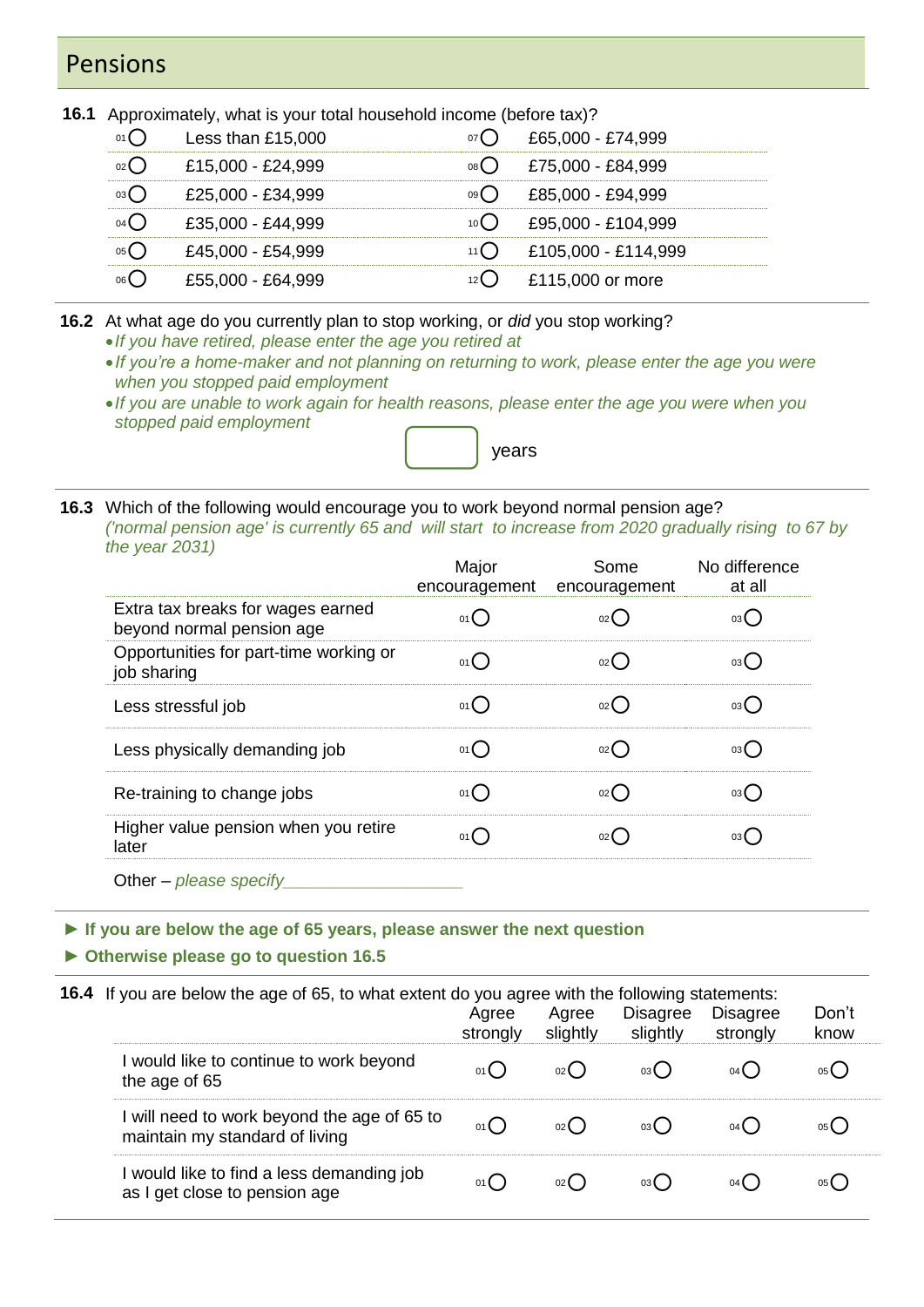### Pensions continued…

**16.5** Please indicate how much you agree or disagree with the following:

|                                                                                                                                 | Agree<br>strongly | Agree              | Neither<br>agree/<br>disagree | Disagree | <b>Disagree</b><br>strongly |
|---------------------------------------------------------------------------------------------------------------------------------|-------------------|--------------------|-------------------------------|----------|-----------------------------|
| I have a good occupational pension                                                                                              | 01()              | 02()               | 03()                          | 04()     | 05(                         |
| I have a good private pension or other<br>income to use in my retirement                                                        | 01()              | $_{02}$ $\bigcirc$ | 03()                          | 04()     | 05(                         |
| I am worried about my standard of living in<br>retirement                                                                       | 01()              | $02$ $\bigcirc$    | 03()                          | 04()     | 05()                        |
| I am relying on the States to look after me<br>in retirement                                                                    | 01()              | 02                 | 03()                          | 04()     | 05()                        |
| The States should provide a voluntary<br>additional pension scheme for workers<br>who wish to save extra for their retirement   | 01()              | $_{02}$ $\bigcirc$ | 03()                          | 04()     | 05(                         |
| The States should introduce a compulsory<br>additional scheme for workers who do not<br>have an occupational or private pension | 01()              | $_{02}$ ()         | 03()                          | 04()     | $05$ (                      |

**16.6** As the population of Jersey 'ages', there will be more people of pension age and relatively fewer people of working age making social security contributions. The Social Security pension and benefits system will need to adapt to stay sustainable.

#### **How acceptable would each of the following be to you?**

| Tick one box on each row                                                    | Very<br>acceptable | Fairly | Not very<br>acceptable acceptable acceptable | Not at all |
|-----------------------------------------------------------------------------|--------------------|--------|----------------------------------------------|------------|
| Increasing the social security<br>contributions that working age people pay |                    |        |                                              |            |
| Reducing the value of benefits paid to<br>working age people                |                    |        |                                              |            |
| Reducing the value of pensions                                              |                    |        |                                              |            |
| Increasing the pension age                                                  |                    |        |                                              |            |
| Applying a means test to the Social<br>Security pension                     |                    |        |                                              |            |
| Encouraging more employees to pay into<br>work-place pension schemes        |                    |        |                                              |            |